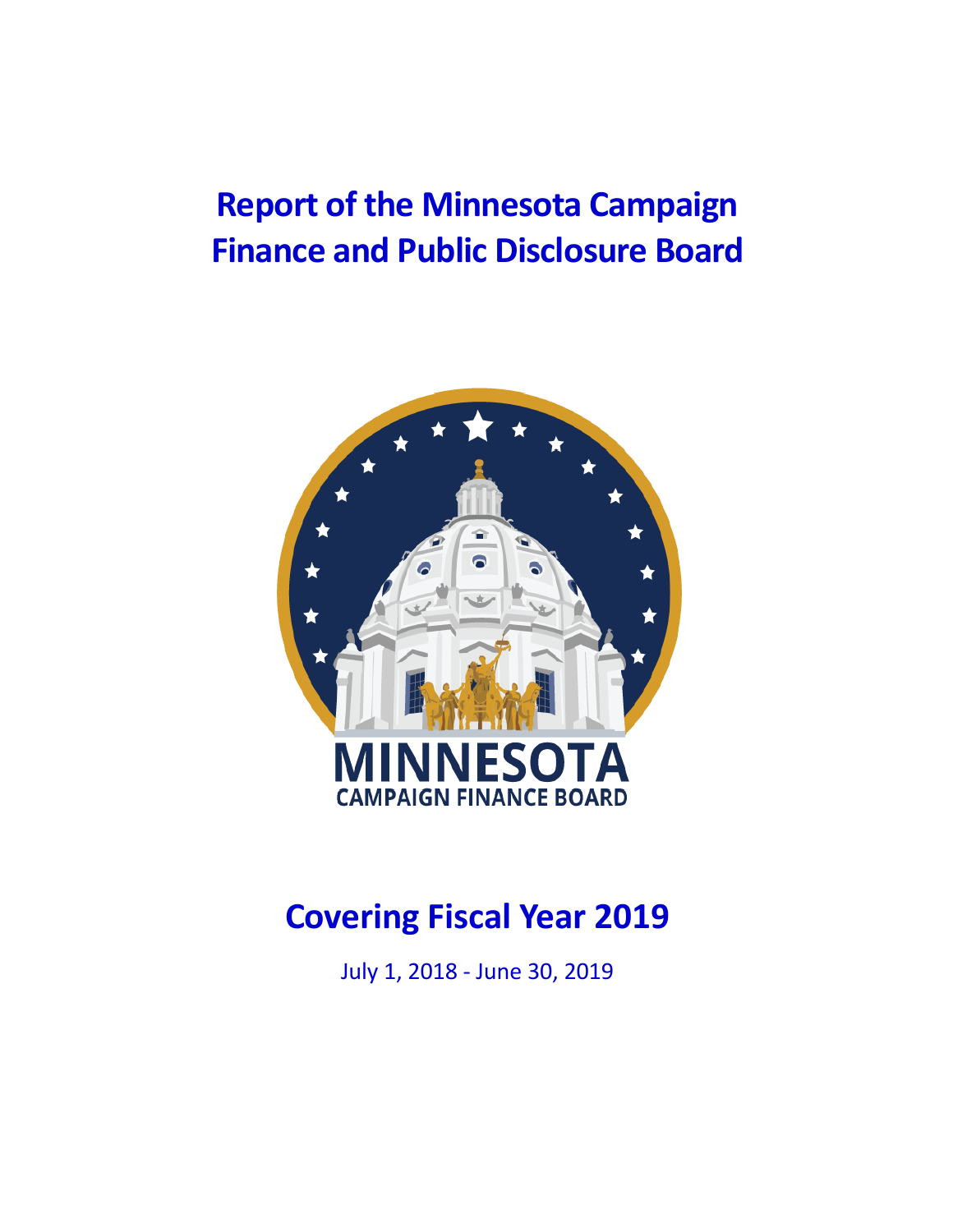Issued: November 6, 2019 CAMPAIGN FINANCE and PUBLIC DISCLOSURE BOARD Suite 190, Centennial Building 658 Cedar Street St. Paul MN 55155-1603

Telephone: 651-539-1180 or 800-657-3889

Fax: 651-539-1196 or 800-357-4114

Email: cf.board@state.mn.us

Website: www.cfb.mn.gov

This document is available in alternative formats to individuals with disabilities by calling 651-539-1180, 800-657-3889, or through the Minnesota Relay Service at 800-627-3529.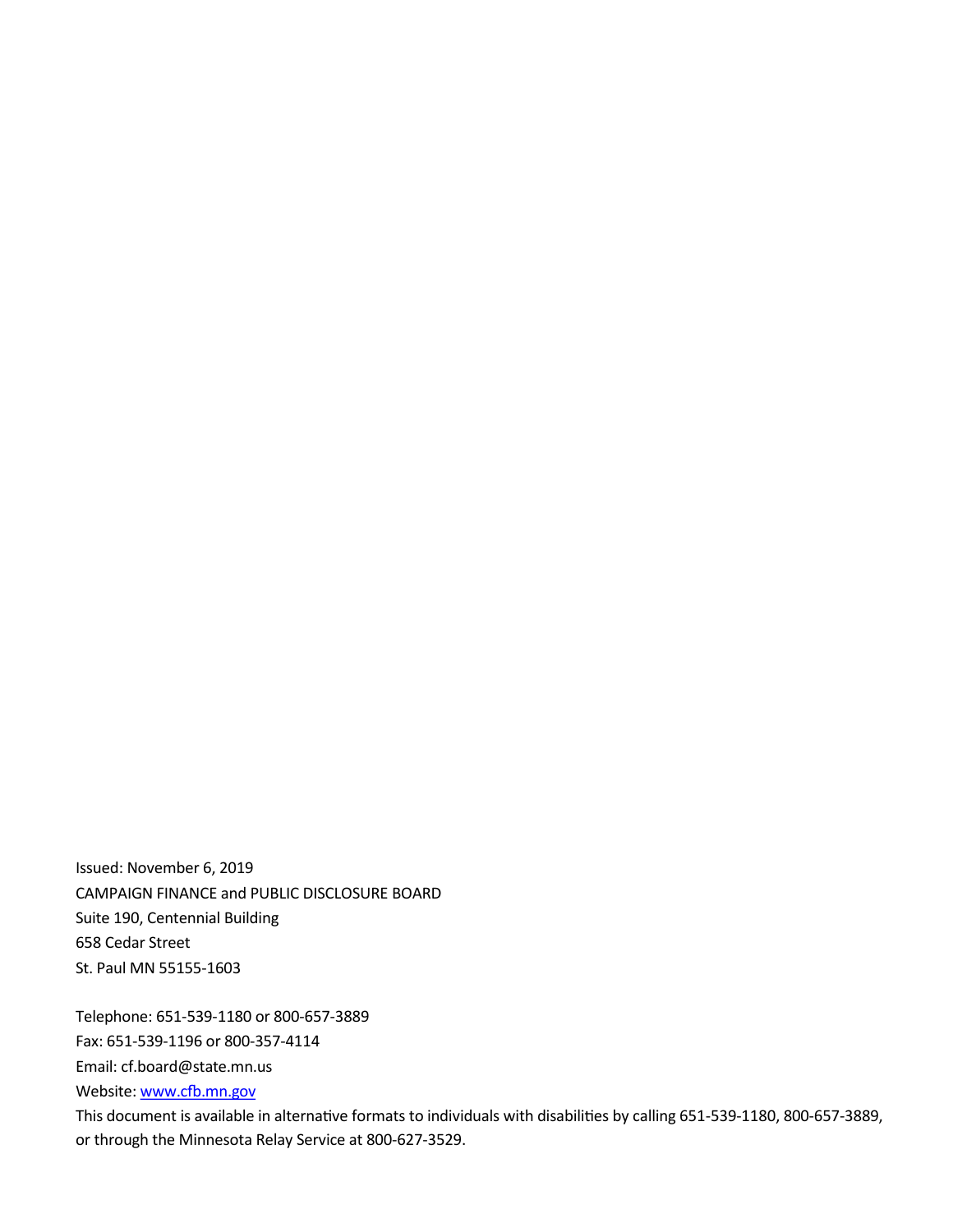

**DATE:** November 6, 2019

- **TO:** The Honorable Tim Walz, Governor The Honorable, Paul Gazelka, Senate Majority Leader The Honorable Melissa Hortman, Speaker of the House The Honorable Thomas Bakk, Senate Minority Leader The Honorable Kurt Daudt, House Minority Leader The Honorable Mary Kiffmeyer, Chair State Government Finance and Policy and Elections The Honorable Raymond Dehn, Chair Subcommittee on Elections
- **FROM:** Margaret Leppik, Chair Campaign Finance and Public Disclosure Board

**SUBJECT:** Report of Board activities during fiscal year 2019.

Pursuant to Minnesota Statutes section 10A.02, subdivision 8 (a), the Campaign Finance and Public Disclosure Board submits this report of the Board's activities during fiscal year 2019.

The Board, consistent with its objectives and administrative procedures, provided guidance to the thousands of individuals and associations whose disclosure of certain political, lobbying and economic interest activities is regulated by the Campaign Finance and Public Disclosure Act, Minnesota Statutes Chapter 10A.

Included in this report is information about campaign finance disclosure, the filing of lobbyist disbursement and lobbyist principal reports, and the filing of statements of economic interest by public officials.

Throughout its activities the Board strives to accomplish its mission; which is to promote public confidence in state government decision-making through development, administration, and enforcement of disclosure and public financing programs and ensure public access to and understanding of information filed with the Board.

We recognize the importance the State of Minnesota places on public disclosure laws and the regulation of campaign finance activity and appreciate the trust placed in the Board and its staff by the Legislature and the Office of the Governor.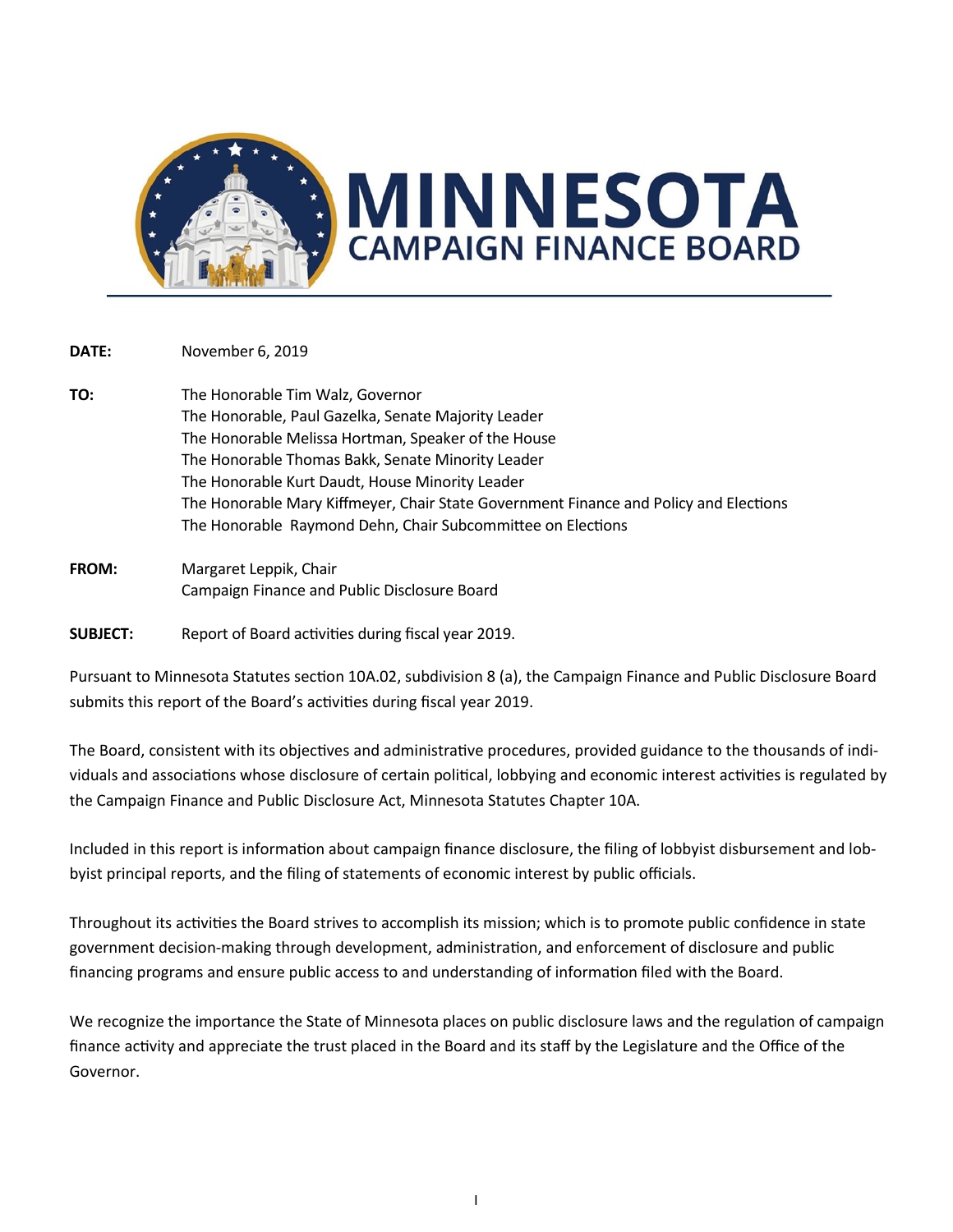### Table of Contents

| Penalties Paid for Late Filing of Disclosure Reports and Other Violations of Chapter 10A 27 |  |
|---------------------------------------------------------------------------------------------|--|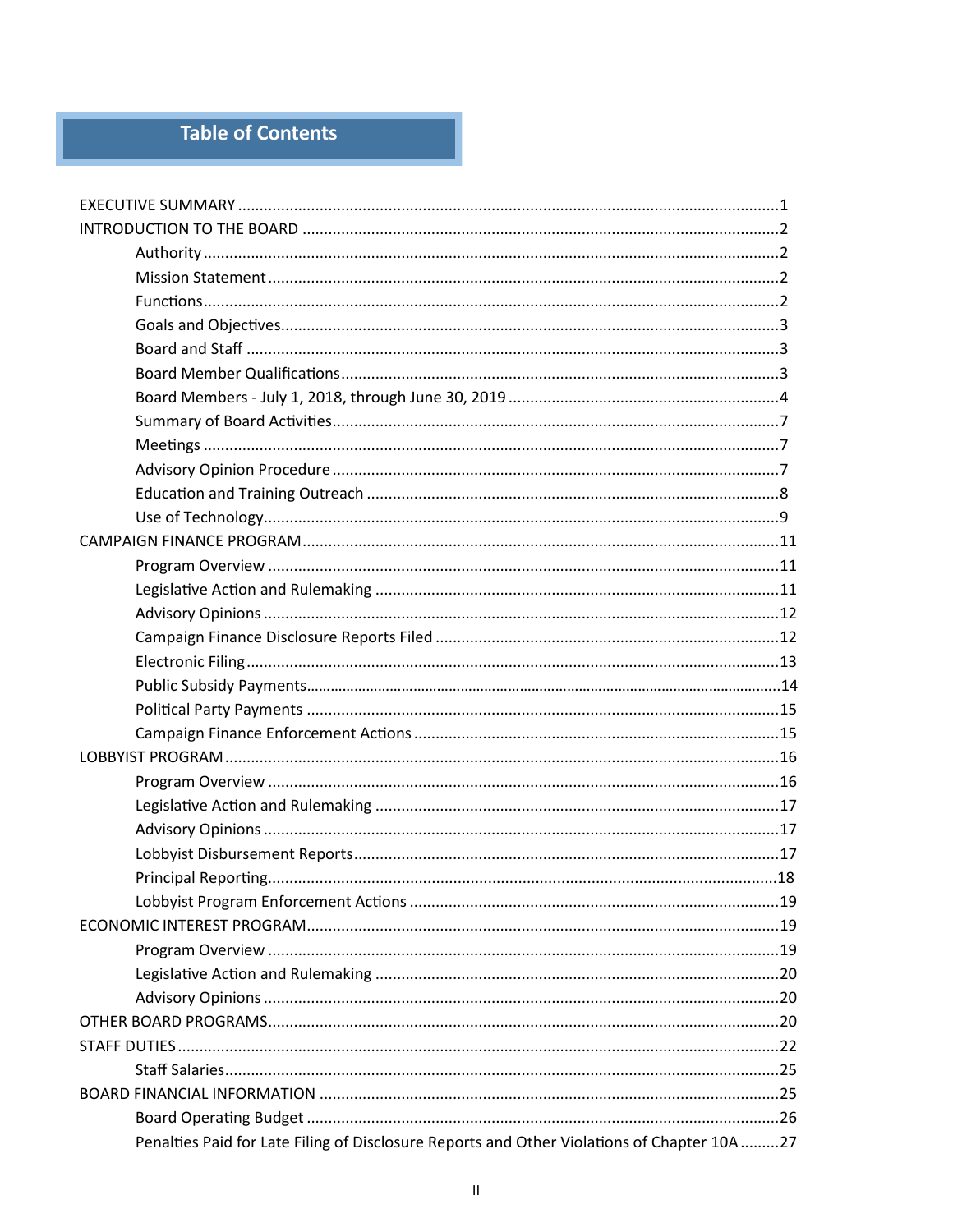#### **Executive Summary**

The Campaign Finance and Public Disclosure Board is charged with the administration of the Campaign Finance and Public Disclosure Act, Chapter 10A of Minnesota Statutes. There are three major programs governed by Chapter 10A: 1) the regulation of campaign finance contributions and expenditures for state-level candidates, party units, and political committees; 2) the registration and reporting of lobbyists and the principals the lobbyists represent; and 3) the collection and disclosure of economic interest statements required of public officials. A brief overview of each program is provided here, with reference to the page in the annual report where detailed information about that program is located. Additionally, beginning on page 4, the annual report provides information on Board members who served during the fiscal year, and starting on page 22 the Board's staff, budget, and other financial activity during the fiscal year is reviewed.

Fiscal year 2019 included the majority of the activity related to the 2018 state election. Board staff focused on helping clients meet the compliance and reporting obligations of Chapter 10A by conducting class room training and by developing user guides and videos that were available on the Board's website. The Board also finished the deployment of a new, enhanced website during the fiscal year. The website provides powerful tools that allow the public to directly access and download disclosure information reported to the Board.

On the filing date for the 2018 year-end report of campaign receipts and expenditures there were 665 state-level candidates, 317 political party units, and 418 political committees and funds registered with the Board. The Board issued public subsidy payments totaling \$2,249,376 to 245 qualified candidates during the 2018 election. Additional information regarding the campaign finance program begins on page 11.

About 1,450 lobbyists were registered with the Board at any one time throughout the fiscal year. The lobbyists represented 1,460 principals. The principals reported total lobbying expenditures of \$78,757,615 in calendar year 2018. Additional information on the lobbyist program is found on page 16.

The economic interest disclosure program requires public officials in approximately 2,900 positions to file economic interest statements with the Board. Depending on the position, these officials file their statements when they initially file their affidavits of candidacy for state-level office or when they take office. Additionally, public officials must review and update their statements in January of each year. Details on the economic interest disclosure program start on page 19.

During the fiscal year, the Board held thirteen scheduled meetings. At these meetings, the Board issued three advisory opinions, reviewed and approved twenty four conciliation agreements resolving violations of Chapter 10A, issued seven findings to conclude Board investigations, and dismissed eight complaints that alleged violations of Chapter 10A at either the prima facia or probable cause determination stage.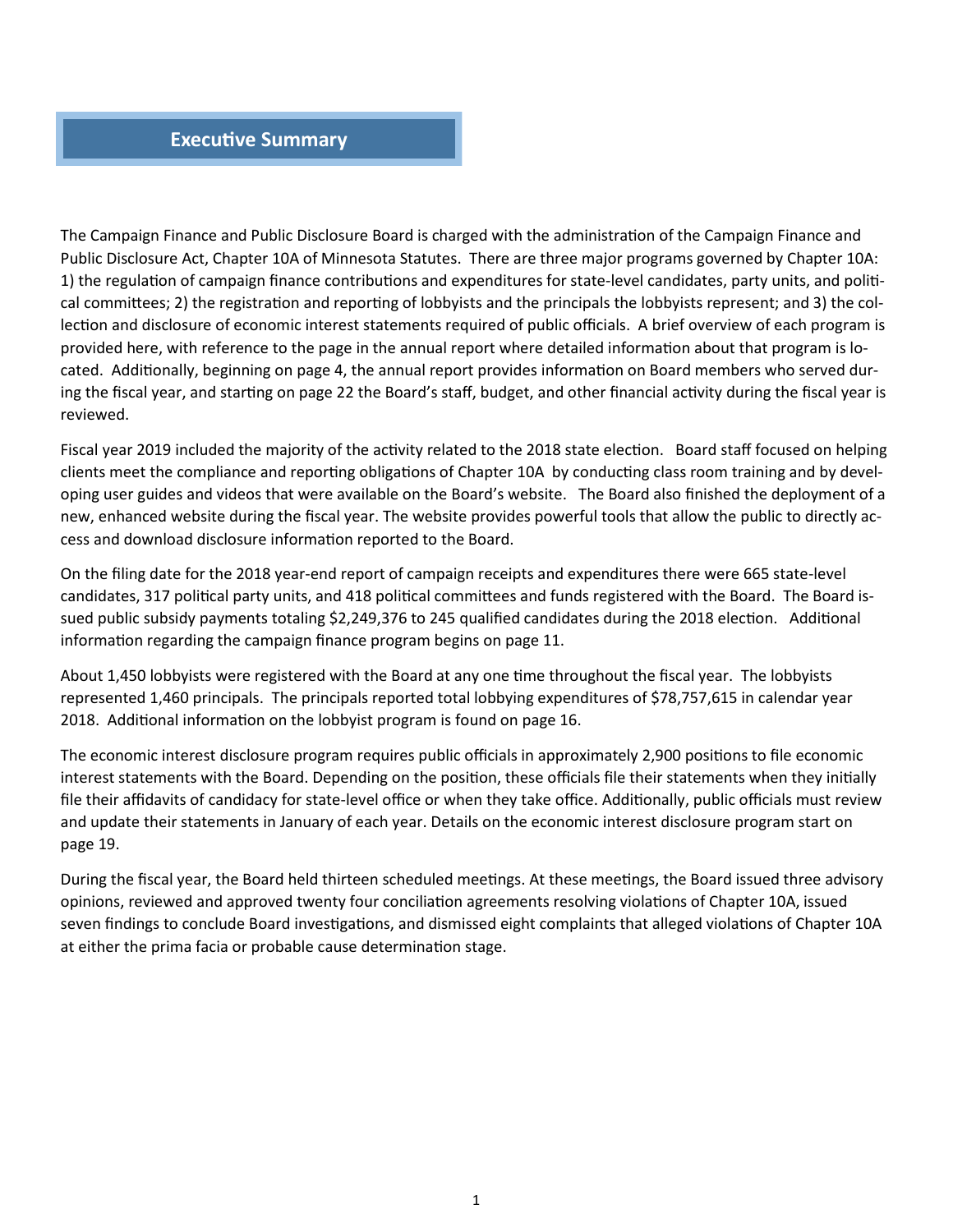#### **Introduction to the Board**

The Campaign Finance and Public Disclosure Board was established by the state legislature in 1974 through enactment of Chapter 10A of the Minnesota Statutes. Throughout its history the Board has enforced the provisions of Chapter 10A, promulgated and enforced Minnesota Rules 4501 through 4525, and issued advisory opinions to guide clients in meeting the chapter's requirements.

New authority was given to the Board in 2013, which extended the Board's jurisdiction to three sections of Chapter 211B. Those sections are (1) 211B.04, which governs the "prepared and paid for" form of disclaimer, (2) 211B.12, which specifies the purposes for which campaign money legally may be used, and (3) 211B.15, which governs corporate contributions. The new authority is limited to those individuals and associations already subject to the Board's jurisdiction under Chapter 10A. The Board's new jurisdiction means that it may conduct investigations of possible violations of these statutes and may also issue advisory opinions on these provisions.

To promote public confidence in state government decision-making through development, administration, and enforcement of disclosure and public financing programs which will ensure public access to and understanding of information filed with the Board.

#### **Functions**

**Mission Statement**

Core functions of the Board include administration and management of the following:

- registration and public disclosure by state legislative, constitutional office, and judicial office candidates; political party units; political committees; and political funds;
- state public subsidy program that provides public funding to qualified state candidates and the state committees of political parties;
- registration and public disclosure by lobbyists and principals attempting to influence state legislative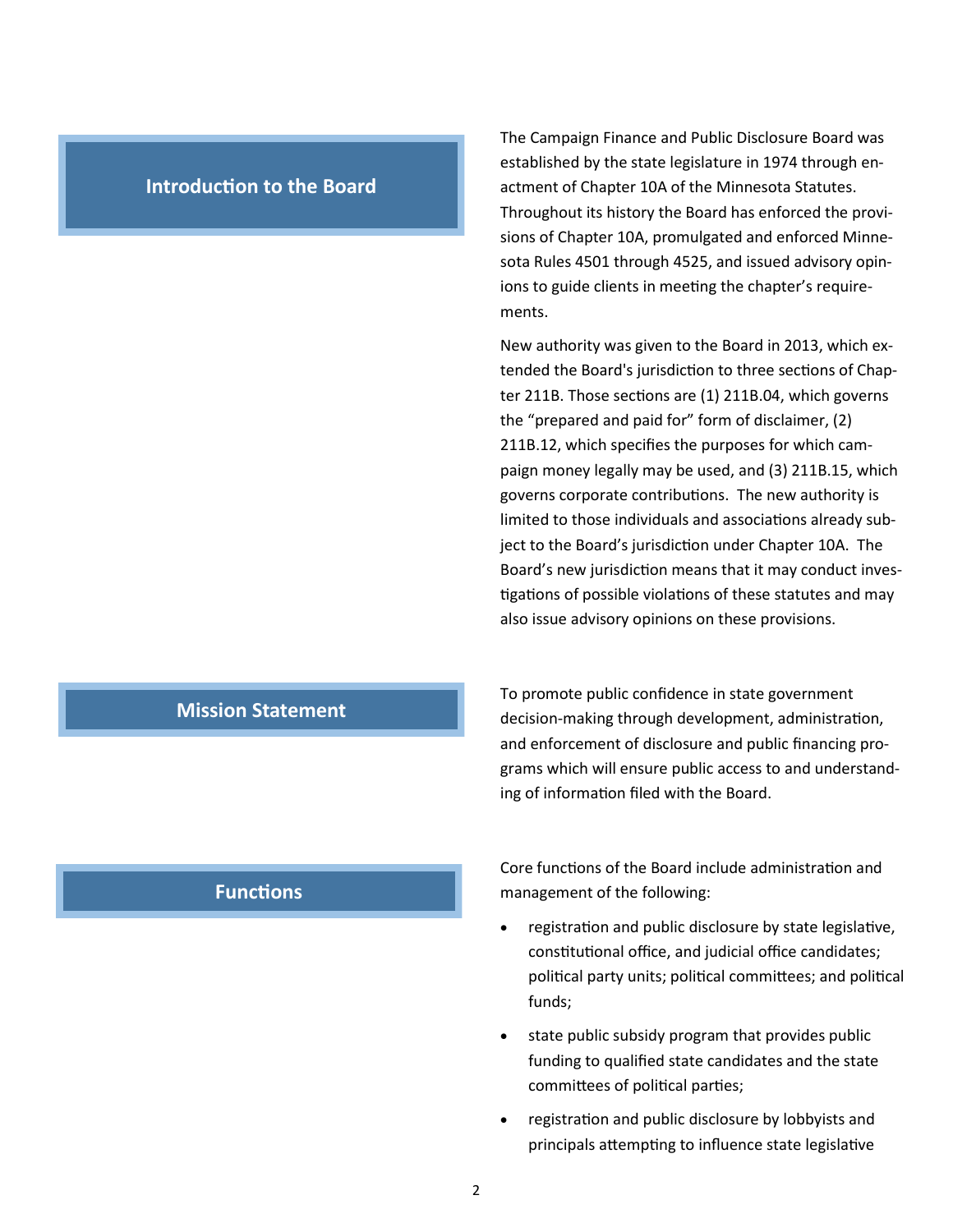action, administrative action, and the official action of metropolitan governmental units; and

- disclosure of economic interest, conflicts of interest, and representation of a client for a fee under certain circumstances for designated state and metropolitan governmental unit officials.
- Create better compliance with the Campaign Finance and Public Disclosure Act by providing easy access to information and training.
- Provide fair and consistent enforcement of the Act.
- Help citizens become better informed about public issues related to the Act.

The Board consists of six members, none of who may be an active lobbyist, a state elected official, or an active candidate for state office. The Board is not non-partisan; rather it is multi-partisan, with no more than three of the members of the Board supporting the same political party. The Board was able to maintain nine full-time positions during the fiscal year. Additional information about Board staff is found beginning on page 22.

**Board Member Qualifications**

The Board consists of six citizen members who are responsible for the administration of the Campaign Finance and Public Disclosure Act. Members of the Board are appointed by the Governor to staggered four-year terms. Their appointments must be confirmed by a three -fifths vote of the members of each body of the legislature. Two members must be former members of the legislature who support different political parties; two members must be persons who have not been public officials, held any political party office other than precinct delegate, or been elected to public office for which party designation is required by statute in the three years preceding the date of their appointment; and the other two members must support different political parties.

### **Goals and Objectives**

**Board and Staff**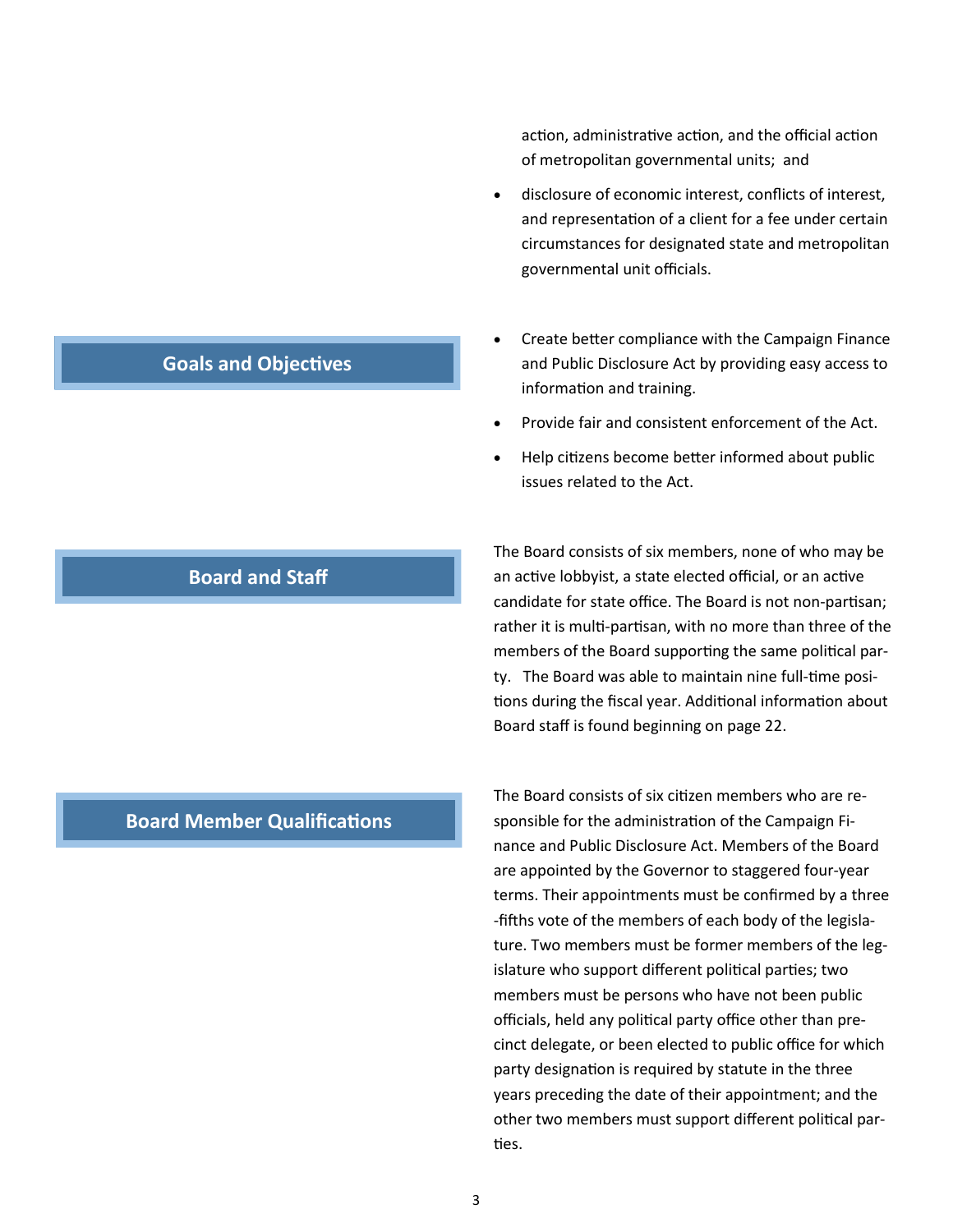## **Board Members July 1, 2018, through June 30, 2019**



#### **Margaret Leppik – Board Chair, 2019**

Margaret (Peggy) Leppik was appointed to the Board in May of 2015 by Governor Dayton for a term ending in January of 2016. Governor Dayton re-appointed Ms. Leppik in January 2016 for a term ending in January of 2020. Because the Senate was not able to schedule a vote to confirm her appointment before adjourning sine die, her appointment ended in May of 2016. She was reappointed by Governor Dayton in July of 2016 to the same position, and was appointed again in June of 2017 for a term that expires in January of 2020. She fills a Board position requiring a former Republican legislator. Ms. Leppik served as a state representative from 1991- 2003 where she chaired the Higher Education Finance Committee. She served on the Metropolitan Council from 2003-2011 where she was vice chair for three years and chaired the Environmental Committee. A graduate of Smith College, Ms. Leppik is an active volunteer for numerous nonprofit organizations.

#### **Carol Flynn - Board Chair, 2018**

Carol Flynn was appointed to the Board in February of 2015 by Governor Dayton for a term ending in January of 2019. In July of 2019, Governor Walz reappointed Ms. Flynn to a term ending in January of 2023. She fills a Board position requiring a former DFL legislator. Ms. Flynn served as a state senator from 1990-2000 where she was Majority Whip and chaired the Judiciary and Transportation Committees. Ms. Flynn worked and studied at the University of Minnesota. She served on the Metropolitan Waste Control Commission and Metropolitan Council where she chaired the Systems Committee. She currently volunteers on several union retiree organizations.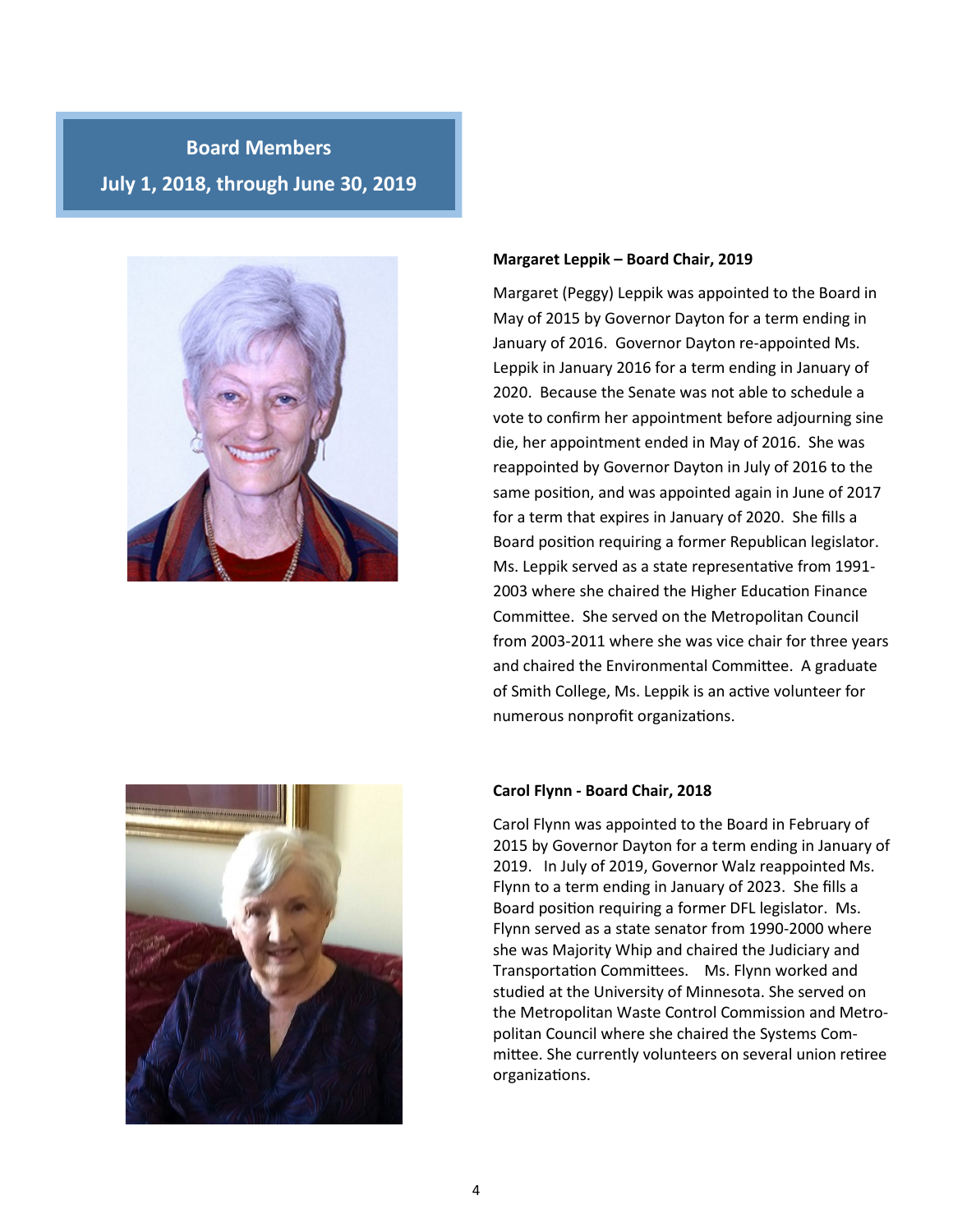



#### **Robert Moilanen**

Robert Moilanen was initially appointed by Governor Dayton to the Board in October of 2016. Mr. Moilanen was reappointed in June of 2017 for a term ending in January of 2019. In July of 2019, Governor Walz reappointed Mr. Moilanen to a term ending in January of 2023. He occupies a Board position for a member who has not been a public official, held any political party office other than precinct delegate, or been elected to public office for which party designation is required by statute in the three years preceding the member's appointment. Mr. Moilanen is a graduate of Gustavus Adolphus College and George Washington University Law School. Mr. Moilanen spent the early part of his legal career working in the public sector. Subsequently, he spent nearly thirty years in the private practice of law with the majority of that time spent as a partner at the law firm of Popham, Haik, Schnobrich, Kaufman and Doty. His private practice career primarily focused on securities fraud. Mr. Moilanen concluded his professional career working as the Director of Securities for the State of Minnesota from 2011-2014.

#### **Daniel N. Rosen**

Daniel N. Rosen was initially appointed in July of 2014, by Governor Dayton for a term ending in January of 2018. Governor Dayton re-appointed Mr. Rosen in January 2018 for a term ending in January of 2022. He fills a Board position requiring a member who has not been a public official, held any political party office other than precinct delegate, or been elected to public office for which party designation is required by statute in the three years preceding the member's appointment to the Board. A lawyer in Minneapolis, Mr. Rosen is a graduate of the University of Minnesota Law School and the lead Minnesota partner of the Kluger Kaplan law firm, where he practices in the field of business and real estate litigation. Prior to law school Mr. Rosen was as an officer in the United States Navy and served in Operations Desert Shield and Desert Storm.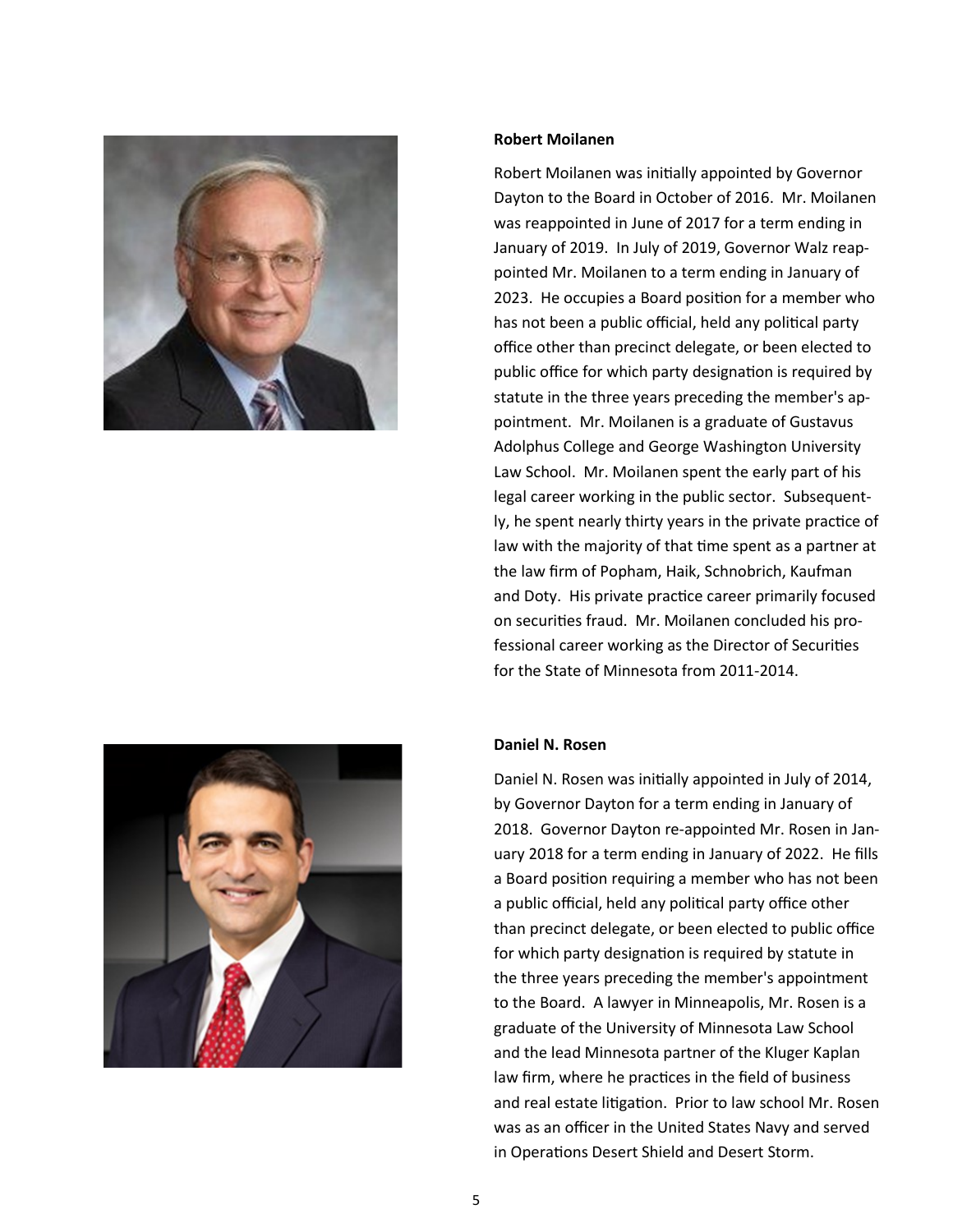

#### **Stephen Swanson**

Stephen D. Swanson was appointed to the Board in July of 2017 by Governor Dayton for a term ending in January of 2020. He occupies an unrestricted Board position and supports the DFL party. Mr. Swanson is a graduate of the University of Cincinnati College of Law, and holds a Master of Laws degree from New York University. Following a career as an attorney with Mid-Minnesota Legal Assistance, Inc. Mr. Swanson served as a Hennepin County District Court Judge from July of 1989 to February of 2007 and as a Senior Judge from January of 2009 to April of 2014. Most recently, he served as a temporary administrative law judge with the Minnesota Office of Administrative Hearings from May 2014 to May 2017. Mr. Swanson has served as an international judge on the Court of Bosnia and Herzegovina, and worked in USAIDsponsored rule of law projects in Afghanistan, Kosovo, and Lebanon. Currently, Mr. Swanson is employed as a halttime housing attorney with the Volunteer Lawyers Network.



#### **Gary Haugen**

Gary J. Haugen was appointed to the Board in September of 2017 by Governor Dayton for a term ending in January of 2021. He fills a Board position that has no restrictions on previous political activities. Mr. Haugen is an attorney with Maslon LLP where he has handled complex litigation matters for more than 35 years. A central focus of his practice has been the litigation of product liability, mass tort, insurance-related disputes, and professional liability claims. Mr. Haugen has also been a member of the adjunct faculty at Vanderbilt University Law School and the University of Minnesota Law School, where he currently serves on the Board of Advisors. He is the former chair of the Federal Practice Committee for the U.S. District Court for the District of Minnesota. He is a graduate of St. Olaf College and the University of Minnesota Law School.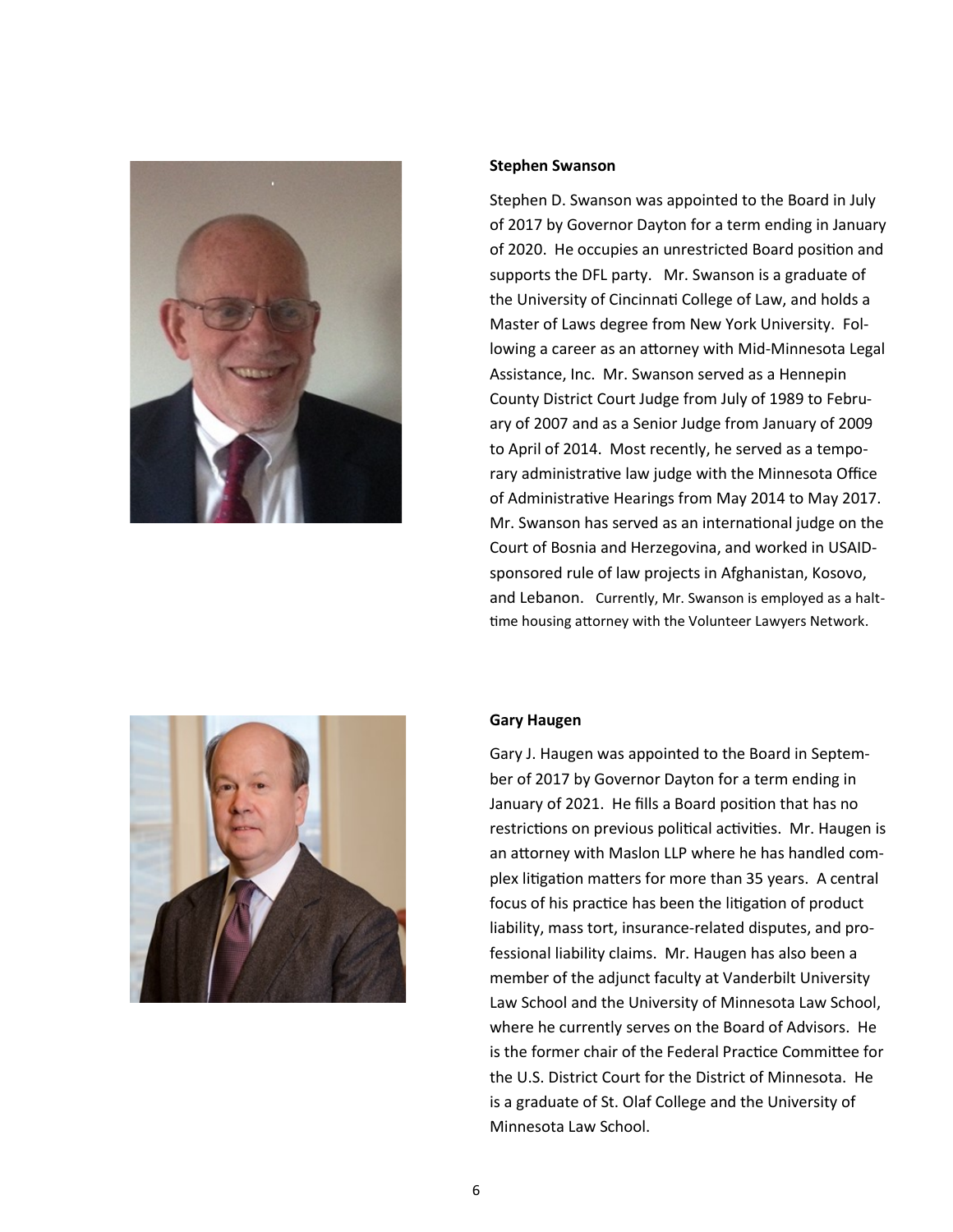#### **Summary of Board Activities**

#### **Meetings**

The Board holds regular monthly meetings, which are open to the public, and executive session meetings, which are closed to the public.

The Campaign Finance and Public Disclosure Board held thirteen scheduled meetings during the fiscal year. Minutes of Board meetings are published on the Board's website.

#### **Advisory Opinion Procedure**

The Board is authorized to issue advisory opinions on the requirements of the Campaign Finance and Public Disclosure Act, Minnesota Statutes Chapter 10A; Minnesota Statutes sections 211B.04, 211B.12, and 211B.15 if the requestor is under the jurisdiction of Chapter 10A; and the Hennepin County Disclosure Law (Minn. Stat. §§ 383B.041 - 383B.058). Individuals or associations may ask for advisory opinions based on real or hypothetical situations to guide their compliance with these laws.

A request for an advisory opinion and the opinion itself are nonpublic data. The Board provides consent to release information forms to individuals requesting opinions as part of the procedures under this law. If the requester does not consent to the publication of the requester's identity, the Board generally publishes a public version of the opinion, which does not identify the requester.

A written advisory opinion issued by the Board is binding on the Board in any subsequent Board proceeding concerning the person making or covered by the request and is a defense in a judicial proceeding that involves the subject matter of the opinion and is brought against the person making or covered by the request unless 1) the Board has amended or revoked the opinion before the initiation of the Board or judicial proceeding, has notified the person making or covered by the request of its action, and has allowed at least 30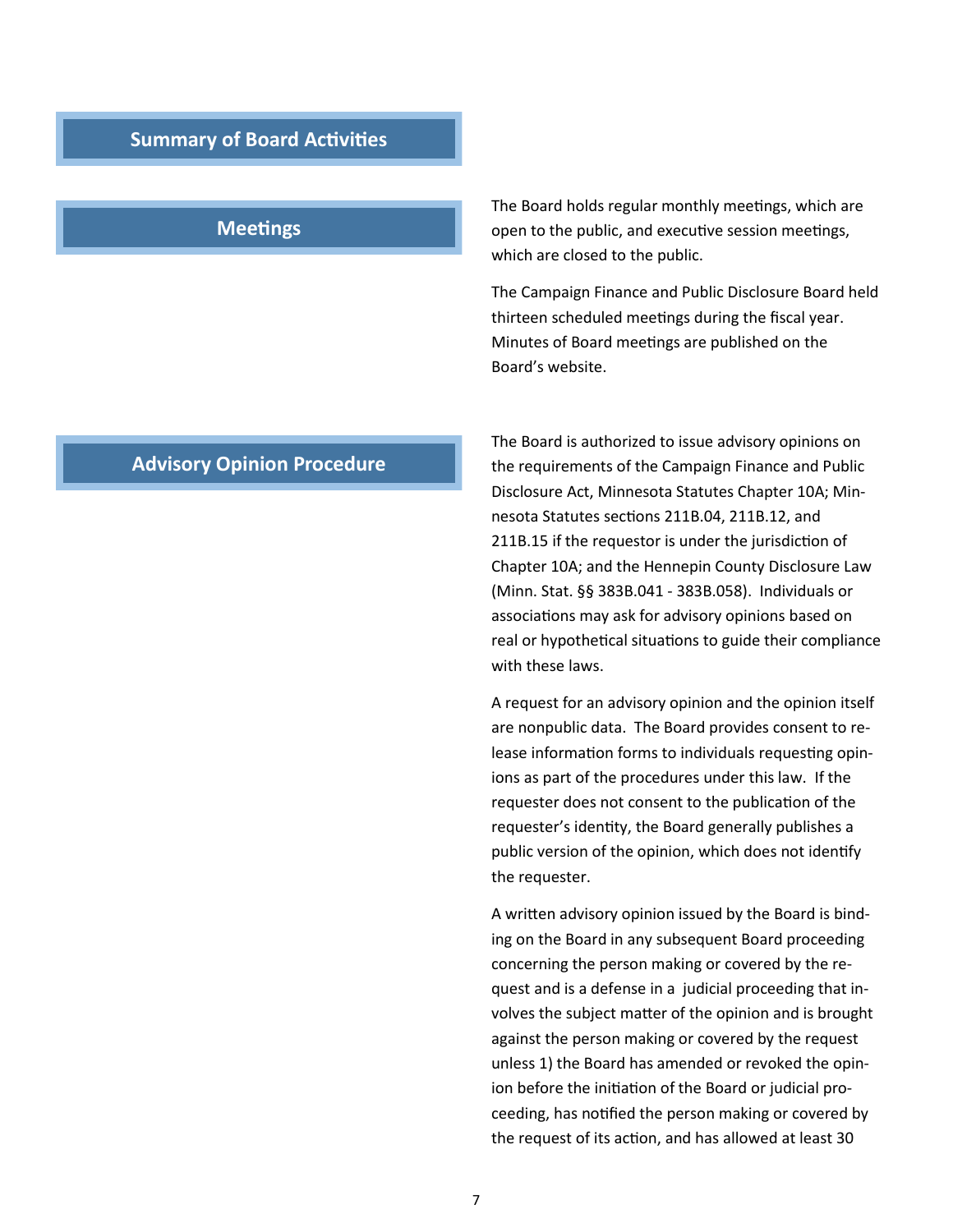days for the person to do anything that might be necessary to comply with the amended or revoked opinion; 2) the request has omitted or misstated material facts; or 3) the person making or covered by the request has not acted in good faith in reliance on the opinion.

Three advisory opinions, Advisory Opinions 448-450, were issued in fiscal year 2019. Summaries of these advisory opinions are provided in the review of the campaign finance program.

#### **Education and Training**

To accomplish the goal of educating clients and the interested public on the compliance and reporting requirements of Chapter 10A Board staff conducted the following training during the fiscal year:

- 4 compliance training sessions attended by 65 candidates and treasurers of principal campaign committees, political party units, and political committees and funds; and
- 7 computer lab training classes attended by 49 treasurers who use the Campaign Finance Reporter software.

An ongoing problem in providing compliance training to treasurers is the difficulty in reaching St. Paul from many locations in Minnesota. Board staff schedules training classes in greater Minnesota in state election years, and intends to expand non-election year training in greater Minnesota in fiscal year 2020.

As an effort to provide training available at any time and at any location with web access the Board contracted to develop five online training videos for treasurers. The modules allow viewers to move at their own pace through the topics covered and incorporate quizzes during the training to make the modules more interactive. T he Board also maintains videos on specific topics related to using Campaign Finance Reporter. The videos are available on the Board's website. Based on favorable client feedback both of these training tools will be used extensively in the future.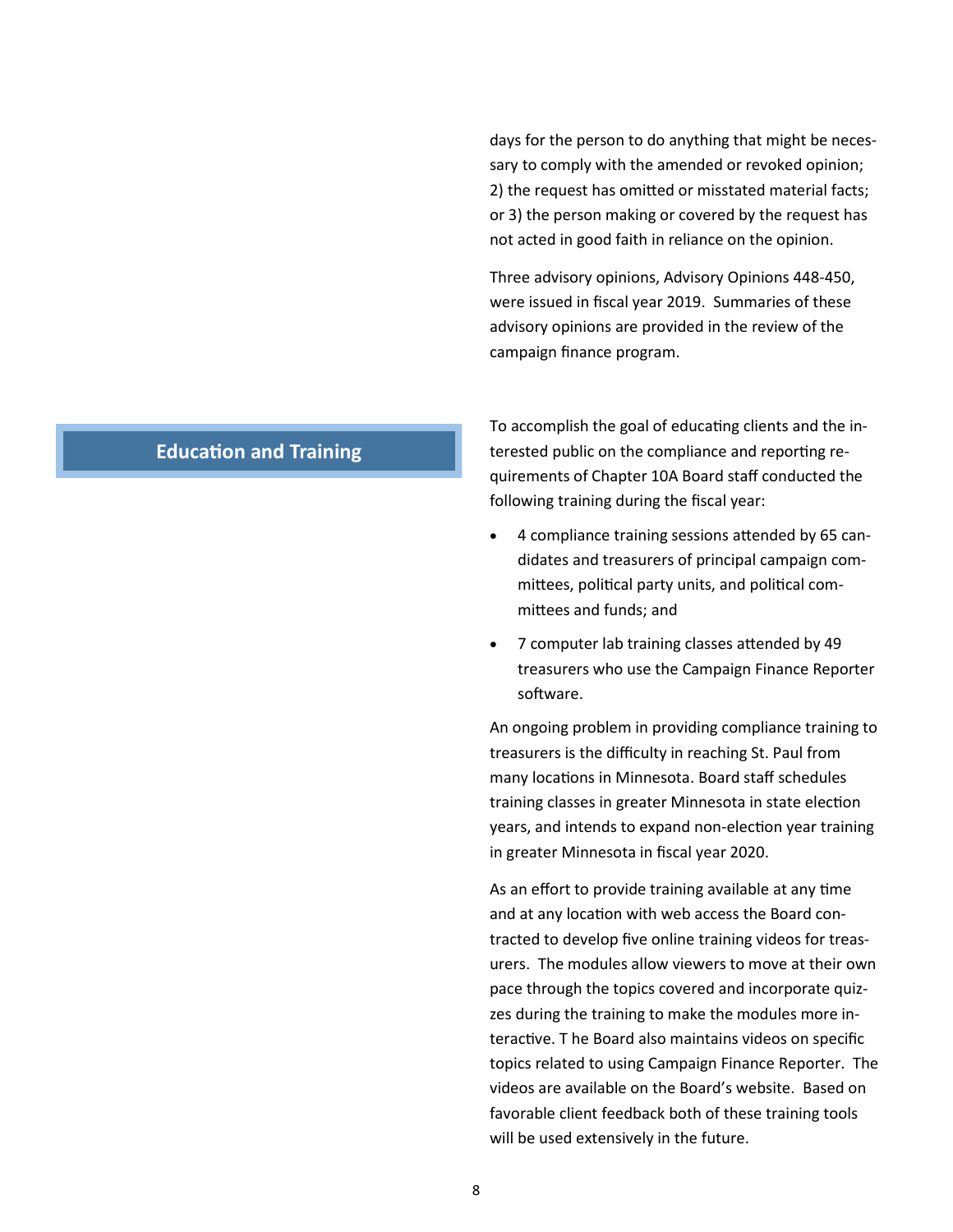Additionally Board staff participated in numerous panels, presented at many continuing legal education courses, and spoke to interested groups of the public on the requirements of Chapter 10A.

### **Use of Technology**

The Board has long recognized the value of receiving disclosure reports in electronic format. Electronic reports may be moved directly into Board databases where the records are analyzed for compliance issues and then exported to the Board's website for faster disclosure to the public. Electronic filing eliminates the cost and errors associated with data entry of paper reports.

To facilitate electronic filing, the Board developed web based applications for filing lobbyist disbursement reports, lobbyist principal reports, and economic interest statements. Use of these web based applications is optional, clients may still file a paper report, but all three applications have participation rates of over 85%, which indicates that clients also prefer electronic filing.

The new Board website offers the following:

- Board meeting notices and minutes;
- Board enforcement actions, including findings and conciliation agreements;
- Advisory opinions;
- Lists of lobbyists and principals, candidate committees, political committees, political funds, party units, and public officials;
- Copies of all campaign finance and lobbyist reports;
- Electronic filing for lobbyists and lobbyist principals;
- Electronic filing of statements of economic interest for public officials;
- All Board publications and forms;
- Searchable databases of campaign finance contributions;
- Searchable database of independent expenditures;
- Campaign Finance Summaries;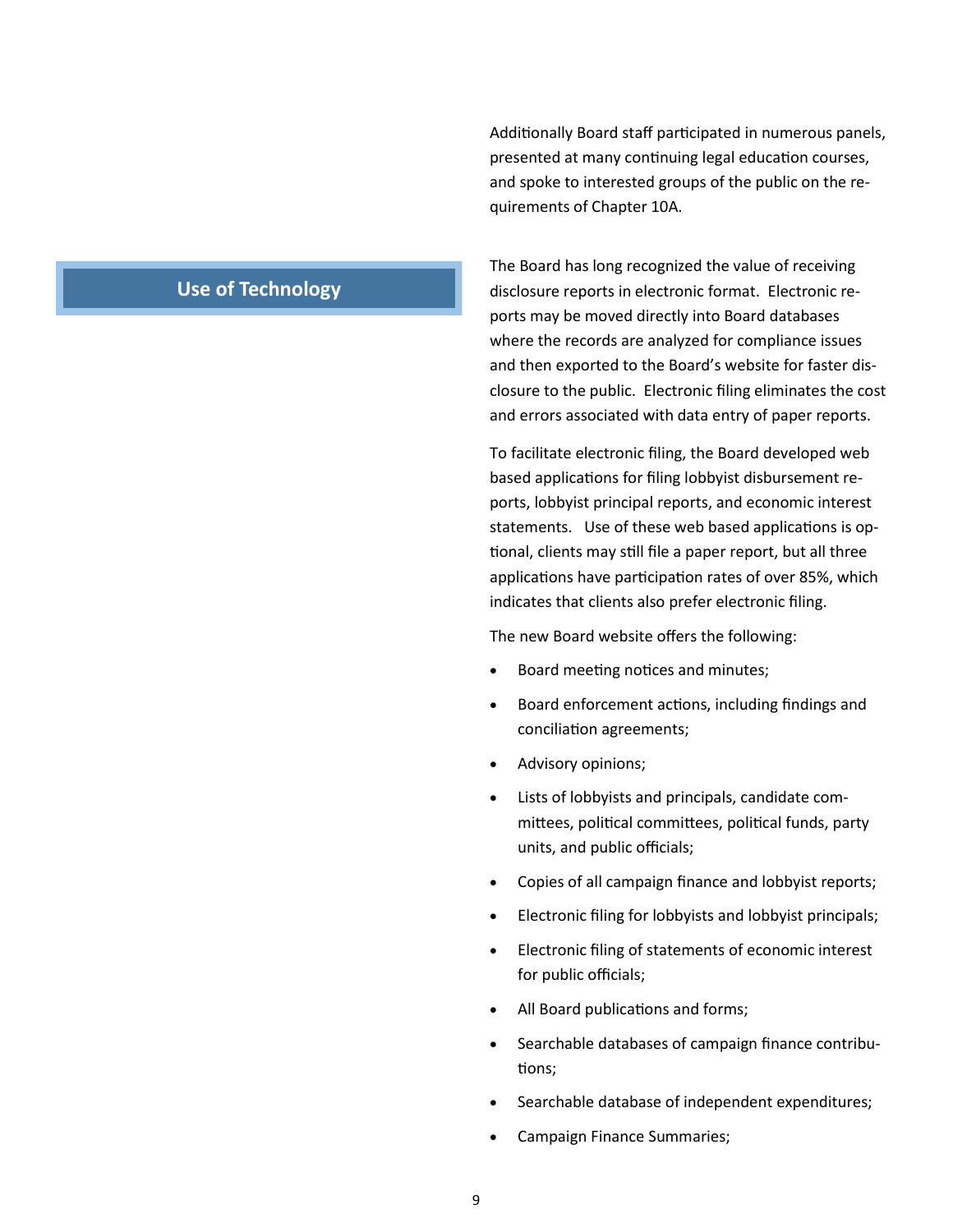- Lobbyist Disbursement Summaries;
- Annual Reports of Lobbyist Principal Expenditures; and
- Training videos on campaign finance compliance and the use of Campaign Finance Reporter.



#### **Program Reviews**

The Board administers three major and several minor programs as authorized by Minnesota Statutes Chapter 10A. The major programs are campaign finance, lobbying, and economic interest disclosure. The review of each major program includes a general description of the program, a review of legislation passed during the fiscal year that affects the program, a review of any Board advisory opinions issued during the time period for the program area, and an overview of administrative activity that occurred during the fiscal year.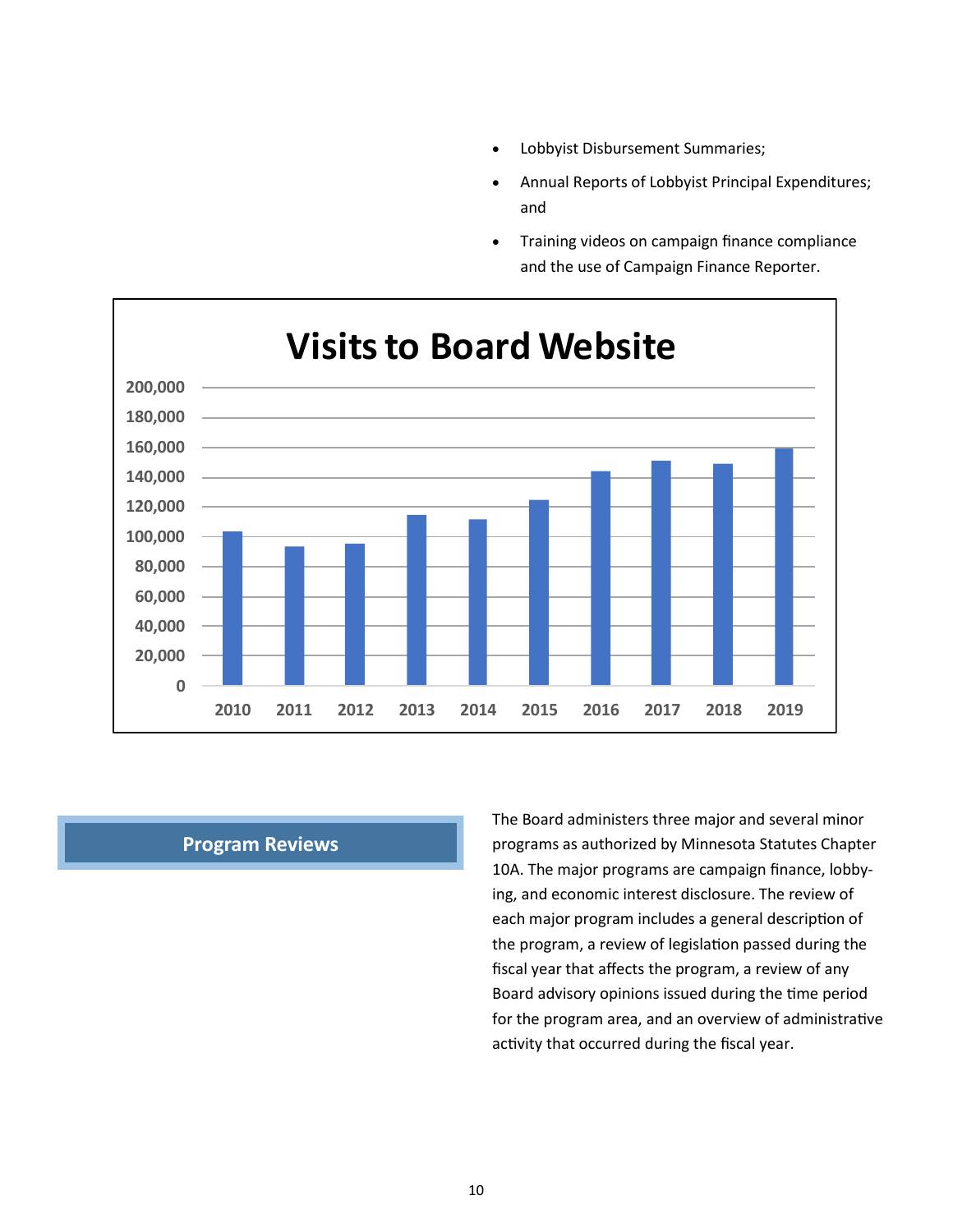#### **Campaign Finance Program Overview**

The Board administers the provisions of Chapter 10A of the Minnesota Statutes. These laws govern campaign finance for principal campaign committees, political committees, political funds, political party units, and independent expenditure committees and funds.

During calendar year 2018, an election year, these committees and funds filed periodic reports disclosing receipts and expenditures before the primary and general elections, as well as a year-end report. Information on the number of reports filed is found on pages 12 and 13.

Each filed report is reviewed by Board staff for compliance with the disclosure law requirements, including accurate accounting and reporting and adherence to applicable contribution and expenditure limits. Violations of contribution and expenditure limits are resolved through either a conciliation agreement, or in some cases, a Board order. Information on Board investigations and enforcement actions is found on page 15.

As a part of the campaign finance program the Board administers and regulates the distribution of payments for the state's public subsidy program, which provides public funding to qualified state candidates and the state committees of political parties. Payments are made following the state primary election to candidates and monthly to the state committees of political parties. Information on public subsidy payments made during fiscal year 2019 is found on pages 14 and 15.

In fiscal year 2019, the Board submitted legislative proposals that would have affected the campaign finance program. Suggested technical changes included simplified reporting for political party units that are registered with both the Board and the Federal Election Commission, and modifying the definition of multicandidate political party expenditures to include web based communications. Policy recommendations included redefining independent expenditures so that communications that use words that are the functional equivalent of express advocacy would be reportable to the Board. The legislature took no action on the recommendations.

#### **Legislative Action and Rulemaking**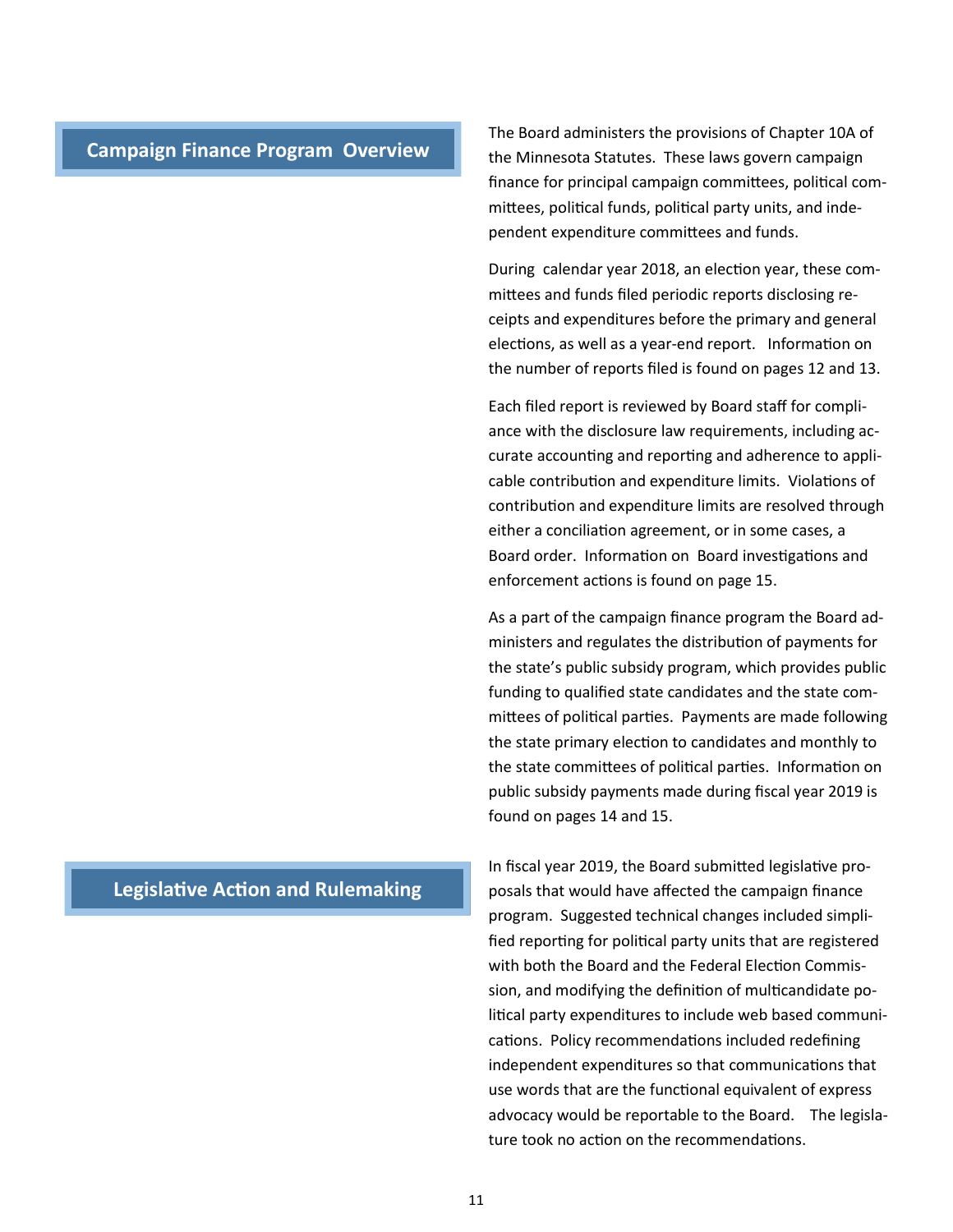**Advisory Opinions Issued Related to Campaign Finance Program**

The Board issued three advisory opinions in the campaign finance program in fiscal year 2019.

- Advisory Opinion 448 provided that a principal campaign committee is the vehicle for depositing and reporting any loans made to benefit a candidate's campaign. The opinion concluded that a personal loan made to the candidate to allow the candidate to campaign on a full-time basis would be made to benefit the candidate's campaign and therefore would be subject to the applicable reporting requirements and limits in Chapter 10A.
- Advisory Opinion 449 provided that an association's advertising policies for accepting political advertisements were not governed by Chapter 10A. The opinion cautioned, however, that associations should be aware of how their advertising policies could result in prohibited corporate contributions to candidate campaign committees.
- Advisory Opinion 550 provided that a principal campaign committee could pay for certain expenses related to the operation of a legislative caucus that qualified as noncampaign disbursements under Chapter 10A.

#### **Campaign Finance Disclosure Reports Filed**

Below are the number of reports of receipts and expenditures filed by candidates, political party units, and political committees and political funds during election year 2018, and the 2018 year-end report filed in January of 2019.

|                                      | Paper | <b>Electronic</b> | <b>Total</b> |
|--------------------------------------|-------|-------------------|--------------|
| <b>Candidate Committees</b>          | 203   | 1,243             | 1,446        |
| <b>Political Party Units</b>         | 78    | 353               | 431          |
| <b>Political Committees or Funds</b> | 90    | 229               | 319          |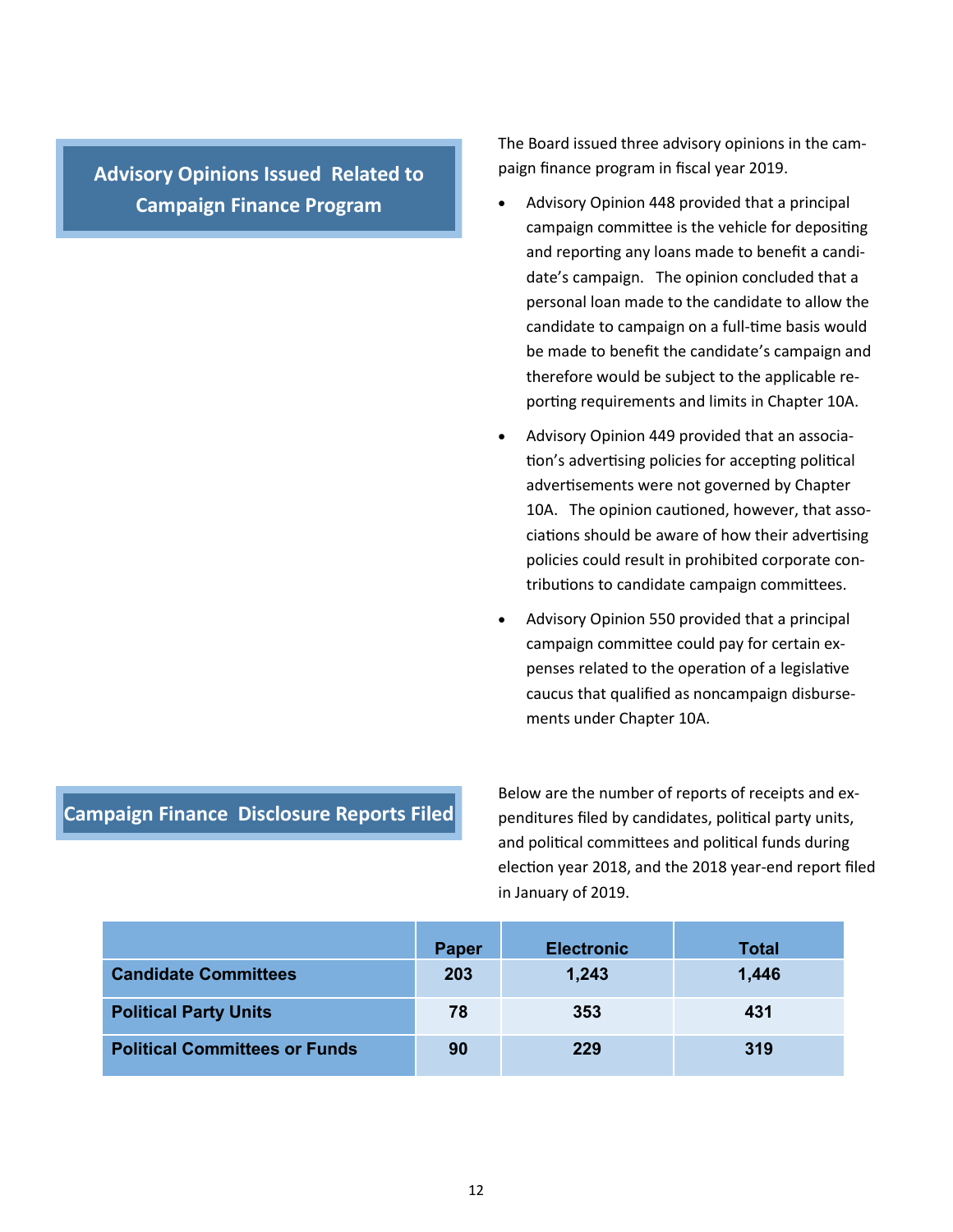#### **Electronic Filing of Reports**

Principal campaign committees, political committees, political funds, and political party units have been using the Campaign Finance Reporter software since 1998. The Board provides the software to registered committees without charge. The maintenance, upgrade, training, and helpdesk support for the software is provided by Board staff. The software provides compliance checks and warnings as records are entered, generates electronic reports for filing that reduce the data entry demands on Board staff, and provides contact management tools for the committees that use the software.

Electronic filing of campaign finance reports became mandatory beginning with the 2012 election cycle. The Board may grant a waiver from the requirement to file electronically if the total financial activity of a committee is less than \$5,000, or if there are technical or other valid reasons why the electronic filing requirement would be an unreasonable burden to the committee.

The Board has developed and distributed a XML schema that is the standard for the electronic filing of campaign finance reports using a third party vendor's software. Thirty-one committees filed electronically using the XML standard. The table below shows the increase in electronic filing from 2006 to 2018.

| <b>Reporting</b><br>Year | <b>Candidate Campaign</b><br><b>Committees</b> | <b>Political Committees,</b><br><b>Political Funds, and</b><br><b>Political Party Units</b> |
|--------------------------|------------------------------------------------|---------------------------------------------------------------------------------------------|
| 2018                     | 576                                            | 582                                                                                         |
| 2017                     | 499                                            | 525                                                                                         |
| 2016                     | 557                                            | 548                                                                                         |
| 2015                     | 442                                            | 524                                                                                         |
| 2014                     | 516                                            | 543                                                                                         |
| 2013                     | 479                                            | 526                                                                                         |
| 2012                     | 581                                            | 594                                                                                         |
| 2011                     | 327                                            | 237                                                                                         |
| 2010                     | 376                                            | 174                                                                                         |
| 2009                     | 292                                            | 154                                                                                         |
| 2008                     | 278                                            | 135                                                                                         |
| 2007                     | 201                                            | 114                                                                                         |
| 2006                     | 228                                            | 126                                                                                         |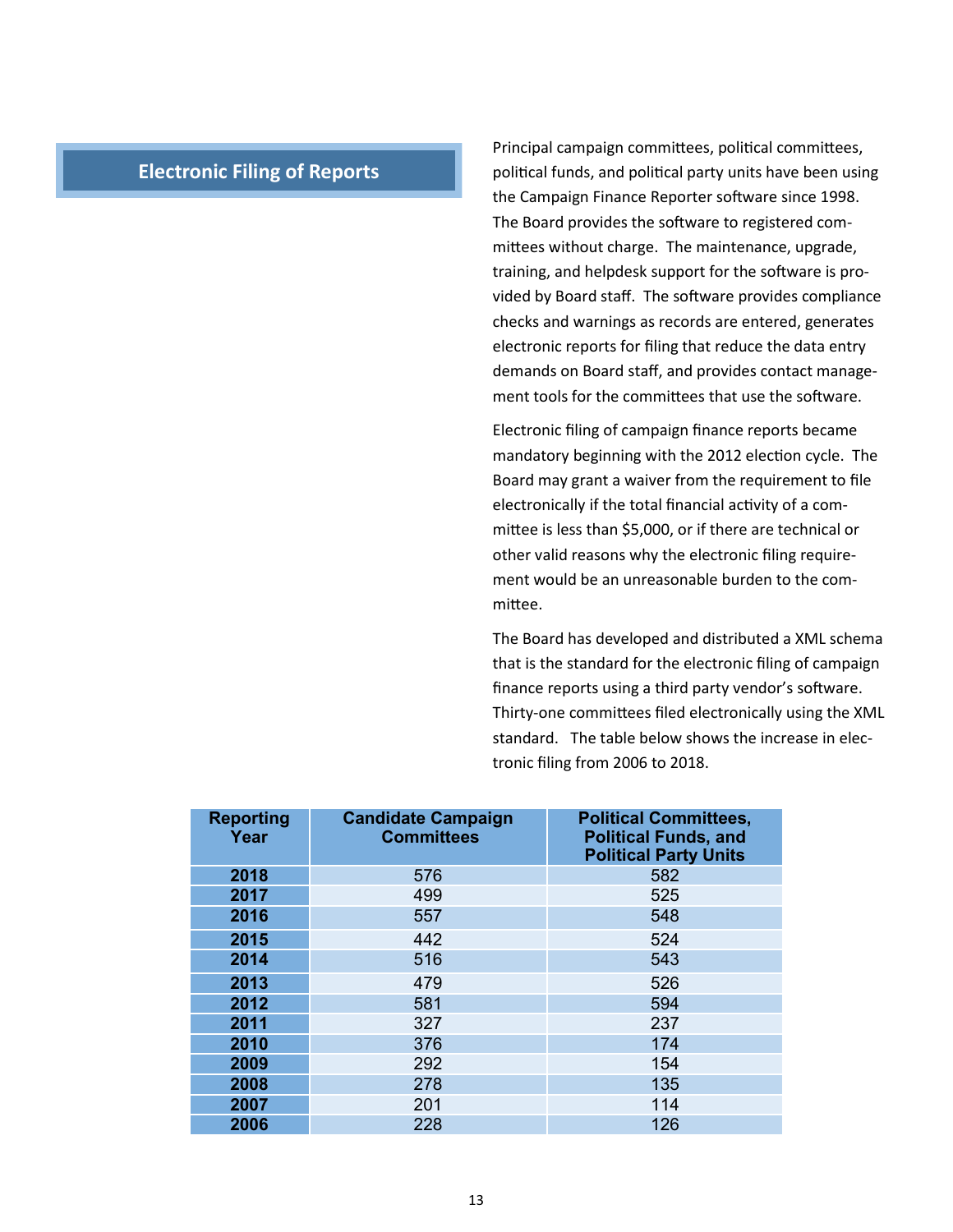#### **Public Subsidy Payments**

The Board administers the distribution of payments for the state's public subsidy program, which provides public funding to qualified state candidates and the state committees of political parties. Payments to qualified candidates during the 2018 state general election were made in fiscal year 2019.

The Board distributed \$2,249,376 in public subsidy payments to 245 candidates who ran for governor, attorney general, secretary of state, state auditor, or the house of representatives in the 2018 state general election.

A report of the public subsidy payments made to each qualified candidate is available on the Board's website. Total public subsidy payments for the 2018 election by party and office is shown in the following table.

|                                 | <b>DFL</b>  | <b>RPM</b> |
|---------------------------------|-------------|------------|
| Governor                        | \$480,333   | \$361,259  |
| <b>Attorney General</b>         | \$96,066    | \$72,252   |
| <b>Secretary of State</b>       | \$54,895    | \$41,287   |
| <b>State Auditor</b>            | \$54,895    | \$41,287   |
| <b>House of Representatives</b> | \$645,369   | \$401,733  |
| <b>Total</b>                    | \$1,331,558 | \$917,818  |

#### **Political Contribution Refund Program**

State candidates who sign the public subsidy agreement and political parties are allowed to give political contribution refund receipts to individual contributors. In calendar year 2018 the Department of Revenue issued \$1,703,077 in refunds based on contributions to candidates, and another \$1,473,039 in refunds based on contributions to political parties.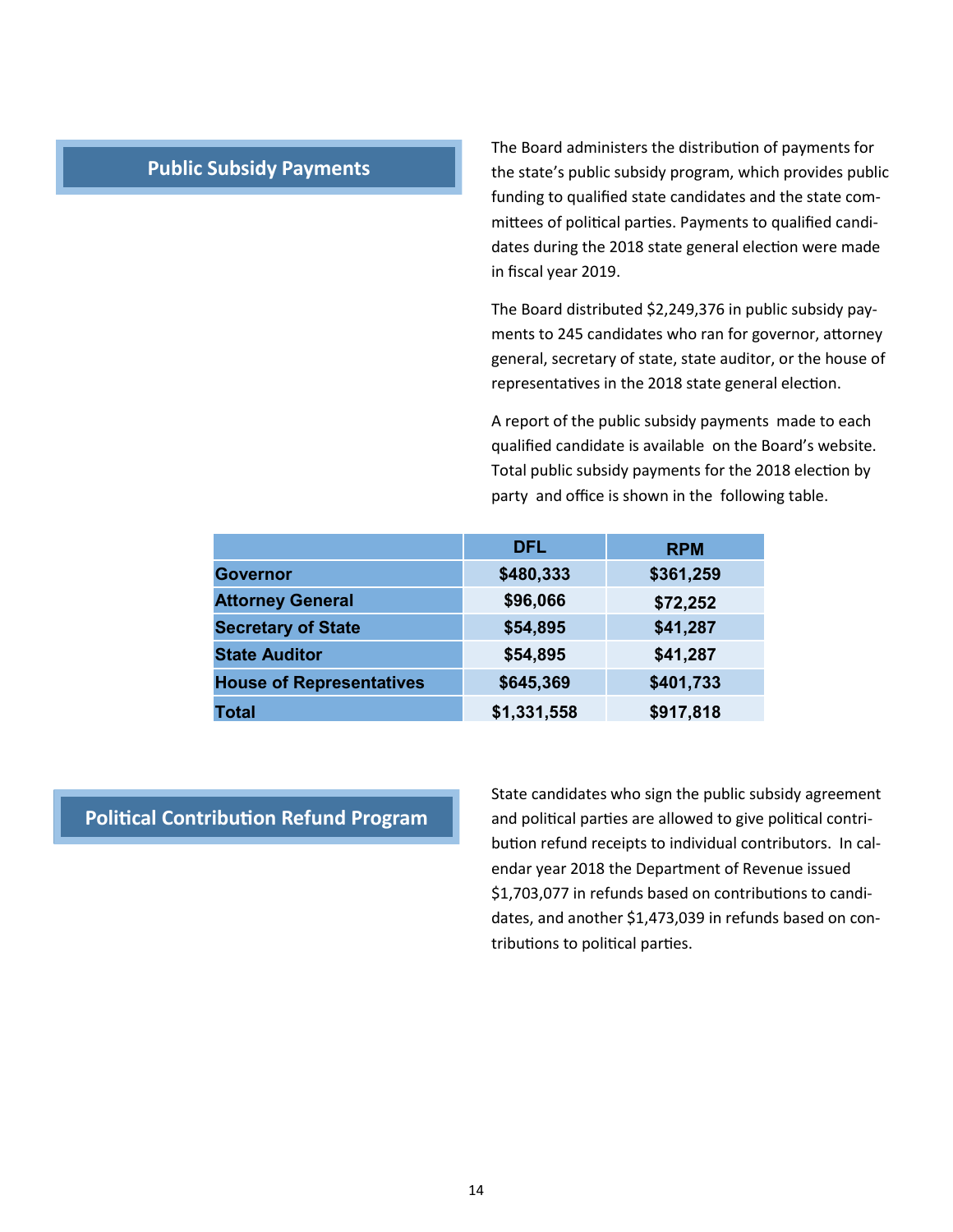#### **Political Party Payments**

The state central committees of political parties receive 10% of the tax check-offs to the party account of the State Elections Campaign Fund. Based on monthly certification from the Department of Revenue during fiscal year 2019 the payments to political parties were as follows:

| <b>Party</b>                        | <b>Payment</b> |
|-------------------------------------|----------------|
| <b>Democratic Farmer Labor</b>      | \$43,338       |
| <b>Republican</b>                   | \$18,715       |
| Independence                        | \$2,358        |
| <b>Green</b>                        | \$1,217        |
| <b>Libertarian</b>                  | \$964          |
| <b>Legal Marijuana Now</b>          | \$1,528        |
| <b>Grassroots-Legalize Cannabis</b> | \$723          |

#### **Campaign Finance Enforcement Actions**

The Board conducts investigations of possible violations of the provisions of Chapter 10A or those sections of 211B under the Board's jurisdiction. An investigation is started in response to a complaint filed with the Board or may be initiated by staff based on information disclosed on documents filed with the Board.

Investigations of many types of violations are typically resolved by conciliation agreement. The conciliation agreement will set the terms under which the violation is to be remedied, provide for remedial measures to correct the offending behavior, and provide for a civil penalty to the committee. Violations not resolved by conciliation agreement are resolved through the issuance of a Board order. If warranted, the Board may also issue an order stating that no violation occurred.

During fiscal year 2019 the Board entered into twentyfour conciliation agreements to resolve violations of Chapter 10A or Chapter 211B. In fiscal year 2019 the Board also issued seven findings to conclude investigations, dismissed three complaints at the probable cause determination stage, dismissed five complaints at the prima facie determination stage, and issued one audit report.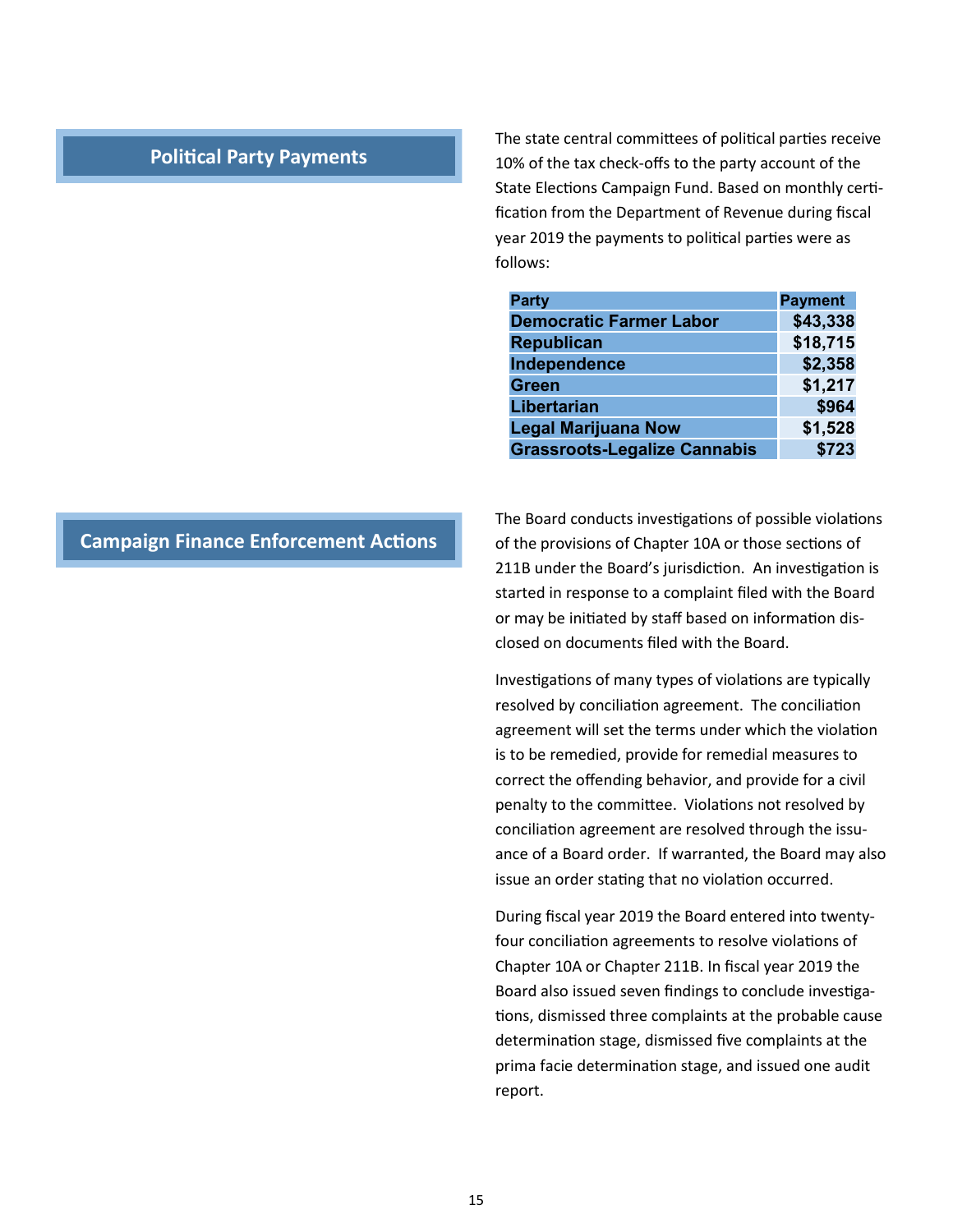To ensure compliance with disclosure deadlines Chapter 10A provides for late fees applied at the rate of \$50 a day for reports of receipts and expenditures due prior to primary and general elections, and \$25 a day for other reports. Reports that are filed more than 7 days after the Board has sent notice by certified mail of the failure to file a report also incur a \$1,000 civil penalty. Civil penalties and late fees collected by the Board are deposited in the state general fund. A breakdown of late fees and civil penalties collected through enforcement is provided on page 27.

The Board administers the provisions of Chapter 10A that govern registration and public disclosure by lobbyists and principals attempting to influence state legislative action, state administrative action, and the official action of metropolitan governmental units.

Lobbyists are required to report disbursements for lobbying purposes to the Campaign Finance and Public Disclosure Board two times each year (January 15 and June 15). On the June 15th report the lobbyist must provide a general description of the subject(s) lobbied on during the previous 12 months.

Individuals or associations that hire lobbyists or spend \$50,000 or more to influence legislative action, administrative action, or the official action of metropolitan governmental units, are principals and are required to file an annual report disclosing total expenditures on these efforts. The report is due March 15th, and covers the prior calendar year.

#### **Lobbying Program Overview**

**Legislative Action and Rulemaking**

In fiscal year 2019 there were no statutory or rule changes to the lobbying provisions.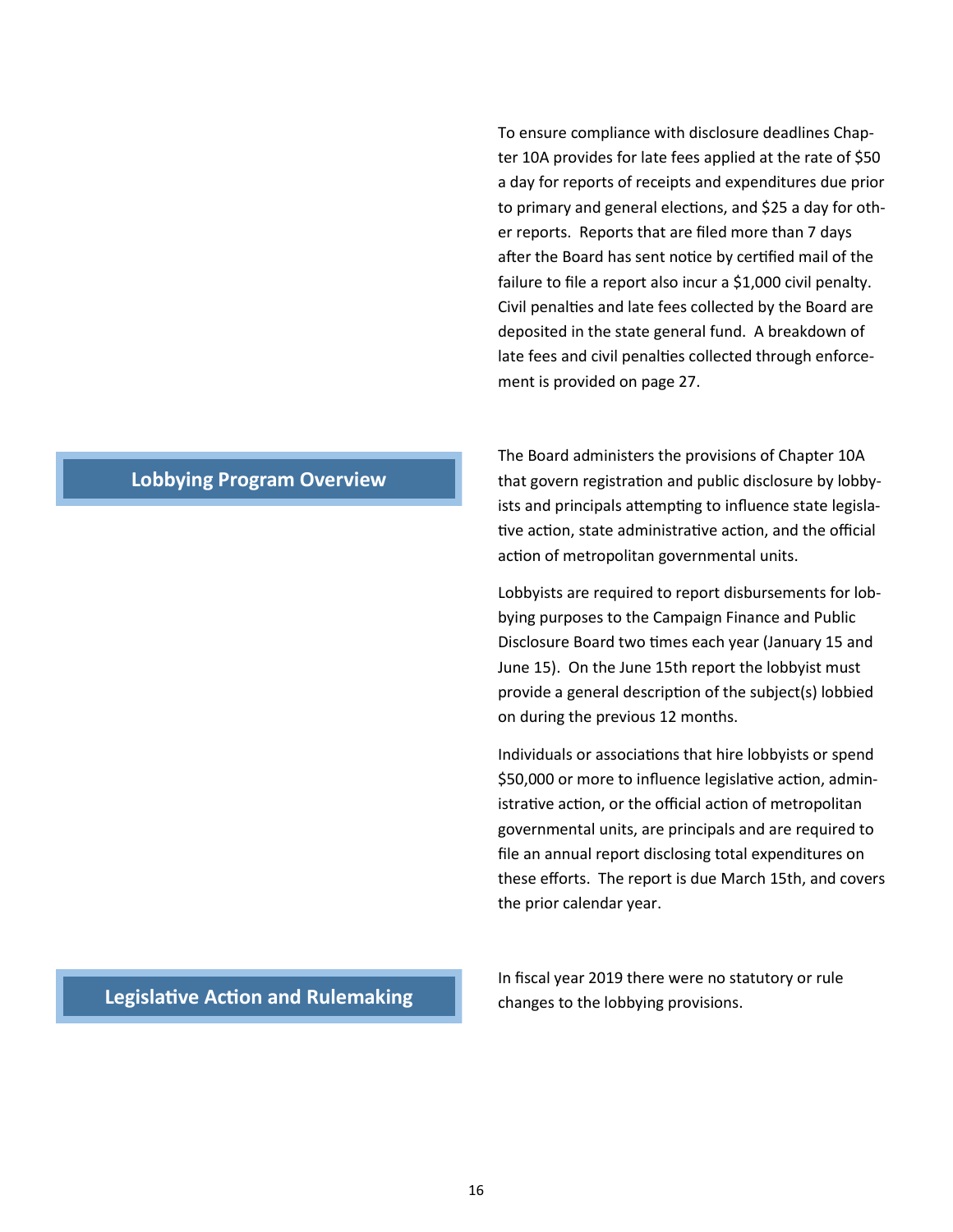### **Advisory Opinions Issued Related to Lobbyist Program**

#### The Board did not issue any advisory opinions in the lobbying program in fiscal year 2019.

### **Lobbyist Disbursement Reports**

The Board has developed a web-based reporting system for lobbyists. Use of the system is voluntary, but as shown below it is used by most lobbyists as the reporting method of choice. Lobbyist disbursement reports are available for review on the Board website.

| <b>Reporting year</b> | <b>Reports filed</b> | <b>Electronically</b><br>filed |
|-----------------------|----------------------|--------------------------------|
| 2018                  | 4,201                | 97%                            |
| 2017                  | 4,231                | 95%                            |
| 2016                  | 4,174                | 98%                            |
| 2015                  | 4,076                | 97%                            |
| 2014                  | 4,041                | 96%                            |
| 2013                  | 3,998                | 97%                            |
| 2012                  | 3,823                | 93%                            |
| 2011                  | 3,959                | 94%                            |
| 2010                  | 3,950                | 98%                            |
| 2009                  | 4,028                | 93%                            |
| 2008                  | 4,022                | 92%                            |
| 2007                  | 3,798                | 90%                            |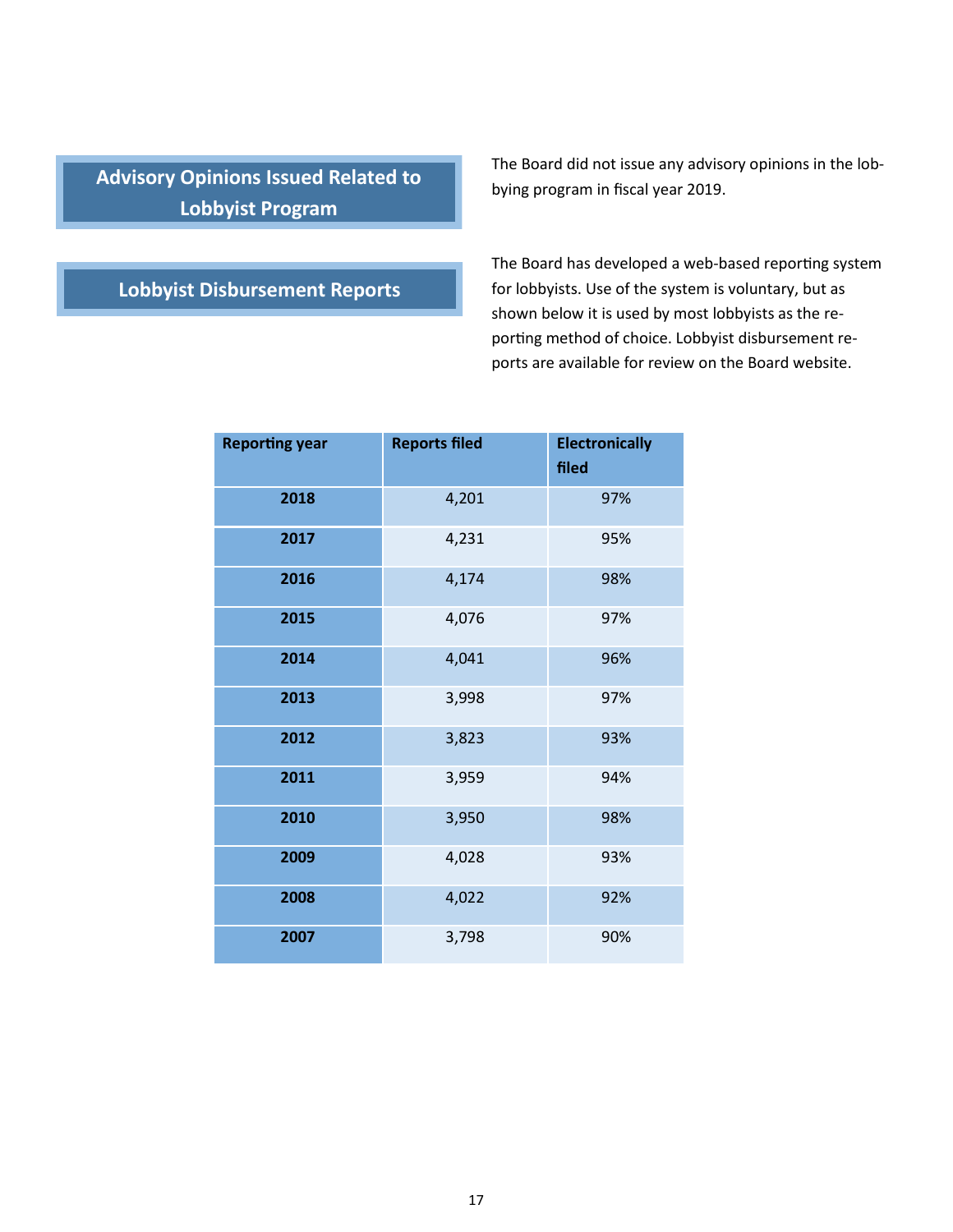### **Principal Reporting**

Chapter 10A requires principals to file an annual report disclosing expenditures made in Minnesota to influence legislative actions, administrative actions, or official actions by a metropolitan governmental unit. The disclosure is a single number which may be rounded to the nearest \$20,000. Starting in 2012 principals are required to break out the amount spent influencing administrative action of the Minnesota Public Utilities Commission from all other lobbying.

|      | <b>All Other Lobbying</b> | <b>MN Public Utilities</b> |              |
|------|---------------------------|----------------------------|--------------|
|      | in Minnesota              | <b>Commission</b>          | <b>Total</b> |
| 2018 | \$63,727,954              | \$15,029,661               | \$78,757,615 |
| 2017 | \$66,029,622              | \$9,641,044                | \$75,670,666 |
| 2016 | \$62,140,012              | \$6,222,560                | \$68,362,572 |
| 2015 | \$63,947,699              | \$5,177,020                | \$69,124,719 |
| 2014 | \$64,517,472              | \$5,889,000                | \$70,406,472 |
| 2013 | \$69,185,283              | \$5,568,210                | \$74,753,493 |
| 2012 | \$59,060,155              | \$2,749,590                | \$61,809,745 |
| 2011 | \$65,241,174              |                            | \$65,241,174 |
| 2010 | \$59,172,799              |                            | \$59,172,799 |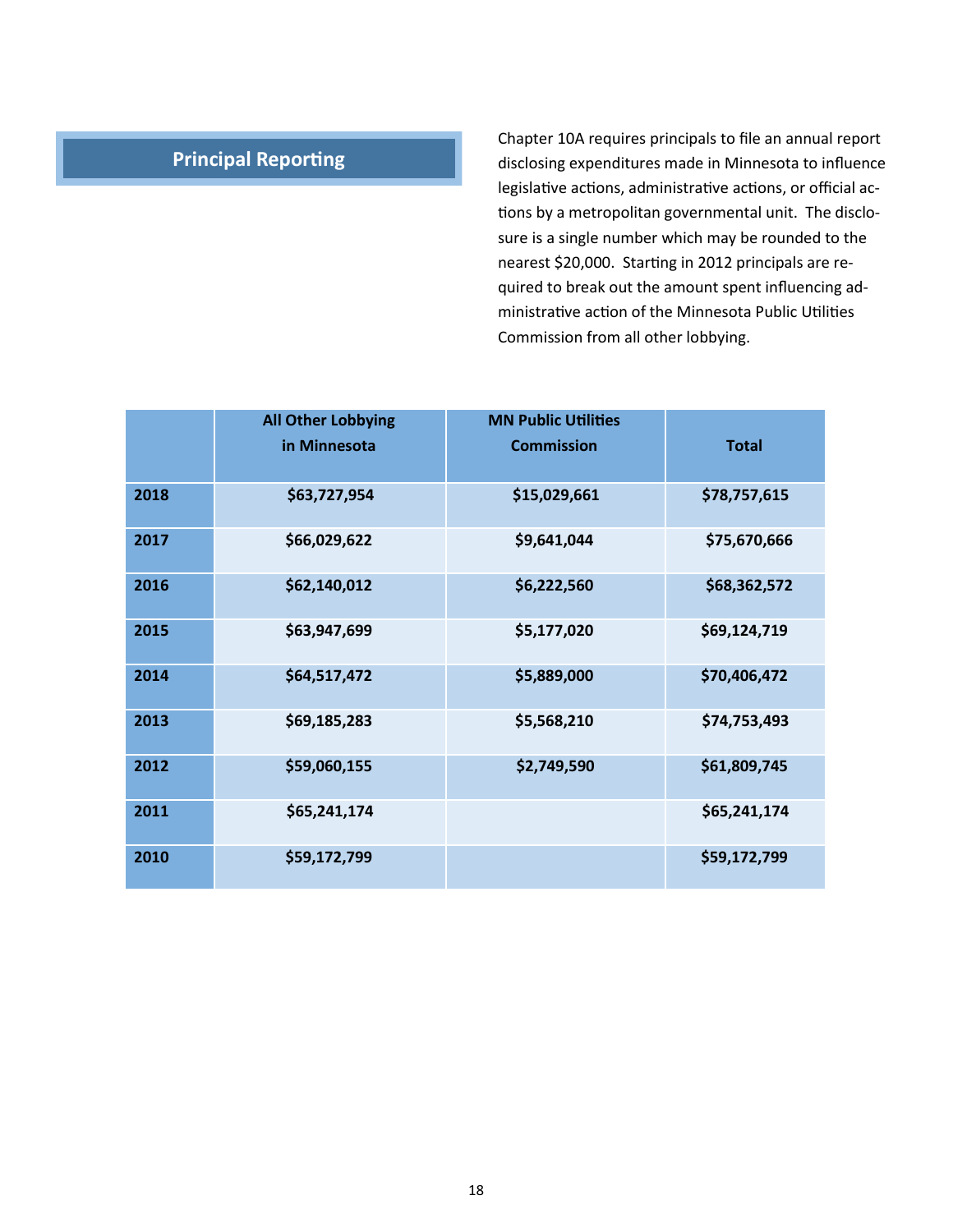#### **Lobbyist Program Enforcement Actions**

In fiscal year 2019 the Board issued one conciliation agreement to resolve a violation of Minnesota Statutes section 10A.273, subdivision 1, paragraph (b), which prohibits lobbyists from making contributions to state candidate committees during a regular session of the legislature.

#### **Economic Interest Statement Program Overview**

The Board administers the provisions of Chapter 10A of the Minnesota Statutes that govern disclosure of economic interests by public officials and local officials in metropolitan governmental units. There were over 3,100 public officials who filed with the Board in fiscal year 2019. Local officials use forms developed by the Board, but file with the local governmental unit.

#### **Filing of Statements**

Original statements of economic interest must be filed at the time of appointment or, for candidates, when the candidate files for office. All incumbent office holders and appointed officials must annually review and recertify their statements. The annual recertification is due by the last Monday in January and covers all time served during the previous calendar year. The Board has developed a web based system for submitting economic interest statements.

During fiscal year 2019, there were 370 state offices, boards, agencies, or commissions with elected or appointed public officials. The Board processed 3,439 statements of economic interest during the fiscal year, 87% of which were submitted using the Board's electronic filing system, and 13% of which were submitted on paper forms.

During the annual recertification period in January of 2019, staff processed 2,777 statements. Of those statements, 92% were filed electronically.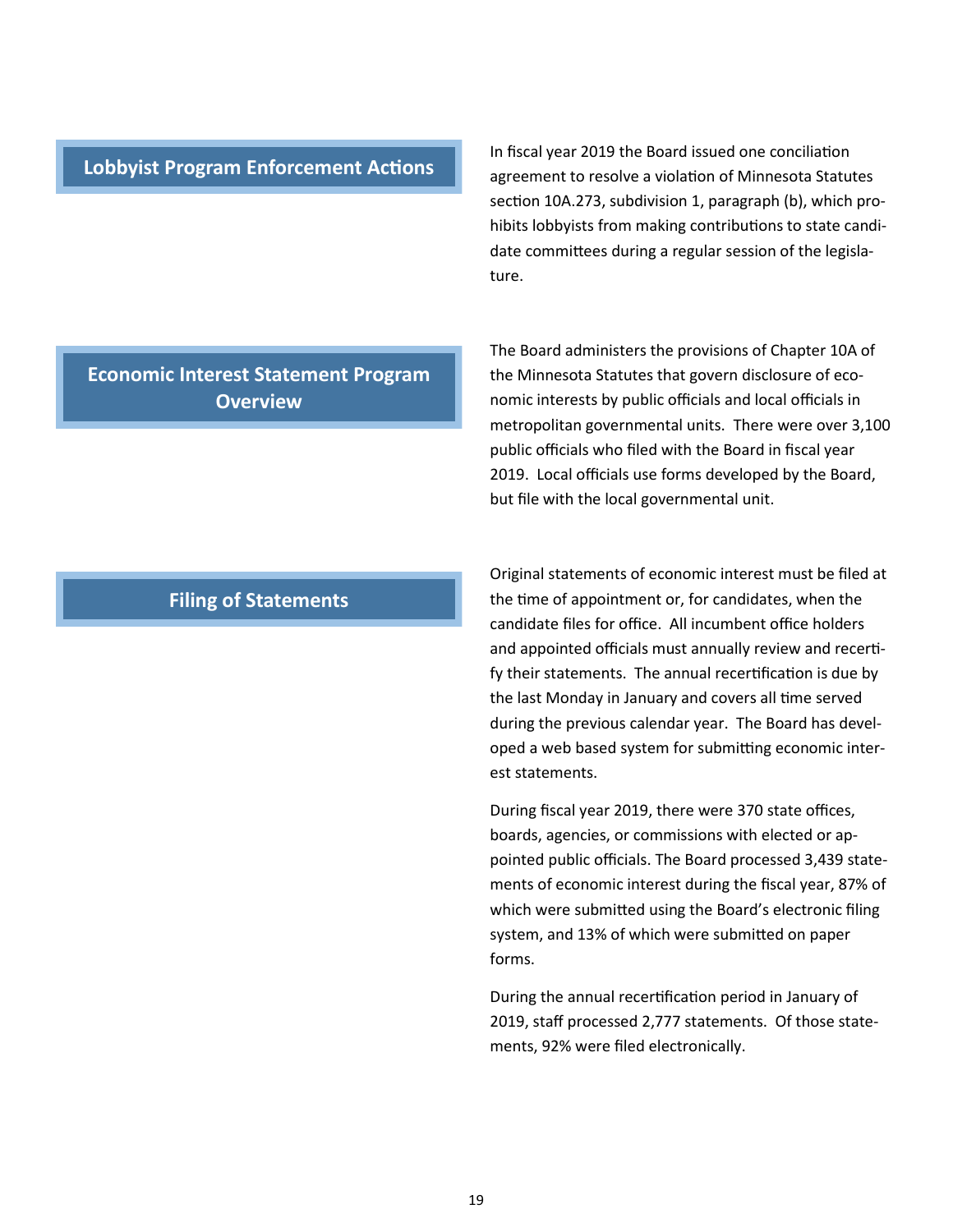#### **Legislative Action and Rulemaking**

In fiscal year 2019, the Board submitted legislative proposals that would have affected the economic interest statement program. Suggested technical changes included standardizing economic interest statement reporting periods. Policy recommendations included establishing a two-tiered disclosure system so that soil and water conservation district supervisors, and members of watershed districts , would disclose information appropriate for the office held. The Board also recommended that public officials disclose direct interest in government contracts and beneficial interest that may create a conflict of interest. The legislature took no action on the recommendations.

No advisory opinions were issued in the economic interest program in fiscal year 2019.

# **Economic Interest Program**

**Advisory Opinions Issued Related to the** 

#### **Other Board Programs**

#### **Potential Conflict of Interest**

A public or local official who in the discharge of the official's duties would be required to take an action or make a decision that would substantially affect the official's financial interests or those of an associated business must under certain circumstances file a Potential Conflict of Interest Notice, or a written statement describing the potential conflict. If there is insufficient time to comply with the written requirements, oral notice must be given to the official's immediate supervisor of the possible conflict.

If the official is not permitted or is otherwise unable to abstain from action in connection with the matter, the public official must file the notice with the Board and a local official must file with the governing body of the official's political subdivision. The statement must be filed within one week of the action taken.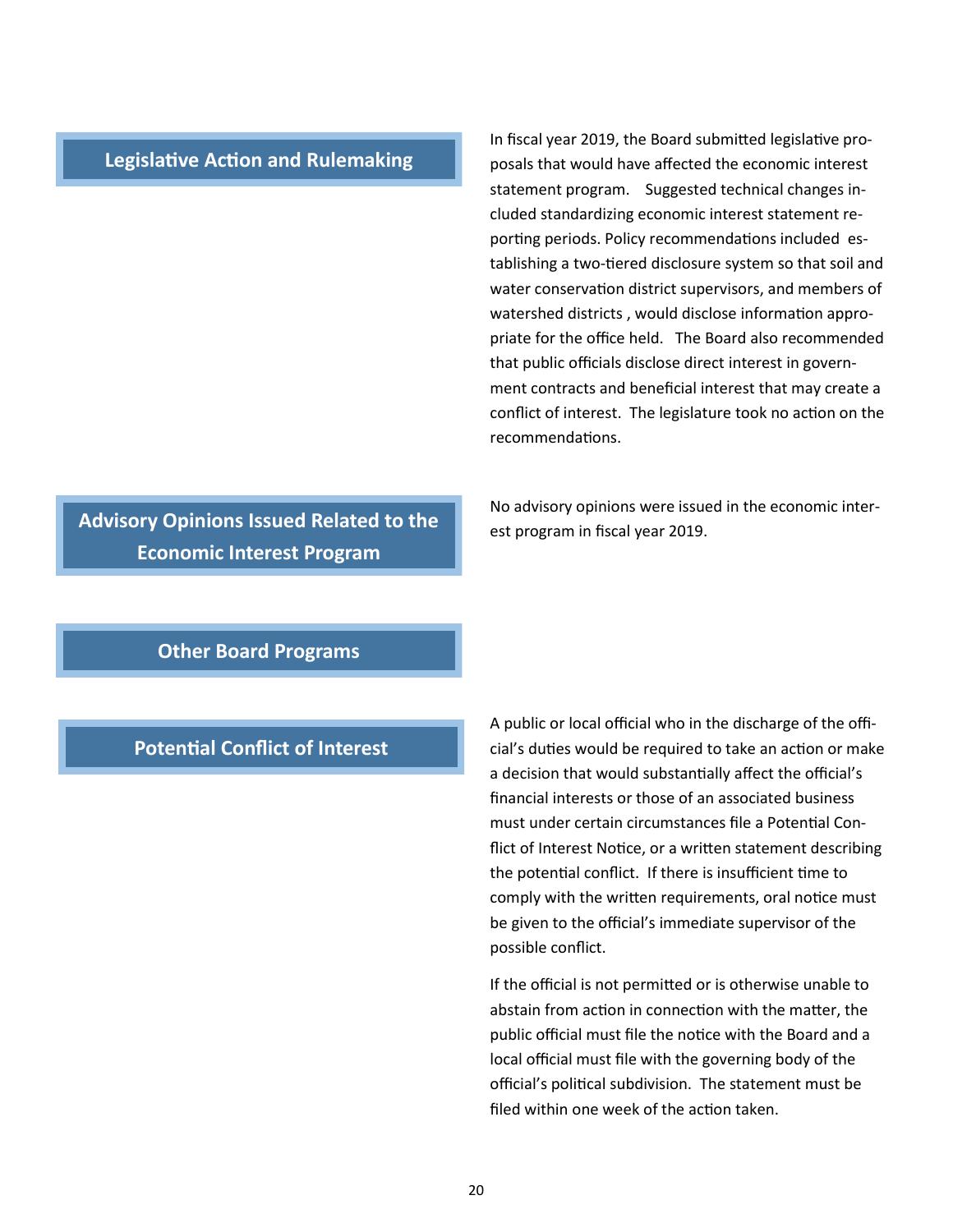**Public Employees Retirement Association Trustee Candidates**

Candidates for election as PERA Trustees are required to file certain campaign finance disclosure reports with the Campaign Finance and Public Disclosure Board under Minnesota Statutes, section 353.03, subdivision 1. Under this statute, the Board prescribes and furnishes to trustee candidates the reporting form and instructions for completing the form.

#### **Enterprise Minnesota, Inc.**

### Minnesota Statutes, sections 116O.03 and 116O.04, require certain disclosure by the board of directors and the president of Enterprise Minnesota upon appointment and annually thereafter during their terms in office. Under these statutes, the Board prescribes and furnishes to the directors and president the reporting form and instructions for completing the form.

The agency name was changed from Minnesota Technology, Inc. (MTI) to Enterprise Minnesota, Inc. in 2008.

#### Minnesota Statutes section 11A.075, requires certain disclosure by SBI members upon appointment and SBI employees upon hire and by both annually until termination of appointment or employment. Under this statute, the Board prescribes and furnishes to the members and employees the reporting form and instructions for completing the form.

#### A public official who represents a client for a fee before any individual board, commission, or agency that has rulemaking authority in a hearing conducted under Minnesota Statutes Chapter 14, and in the cases of rate setting, power plant and power line siting, and granting of certificates of need under Minnesota Statutes section 216B.243, must file a Representation Disclosure Statement within 14 days after the appearance has taken place, disclosing the official's part in the action.

#### **Representation Disclosure**

**State Board of Investment**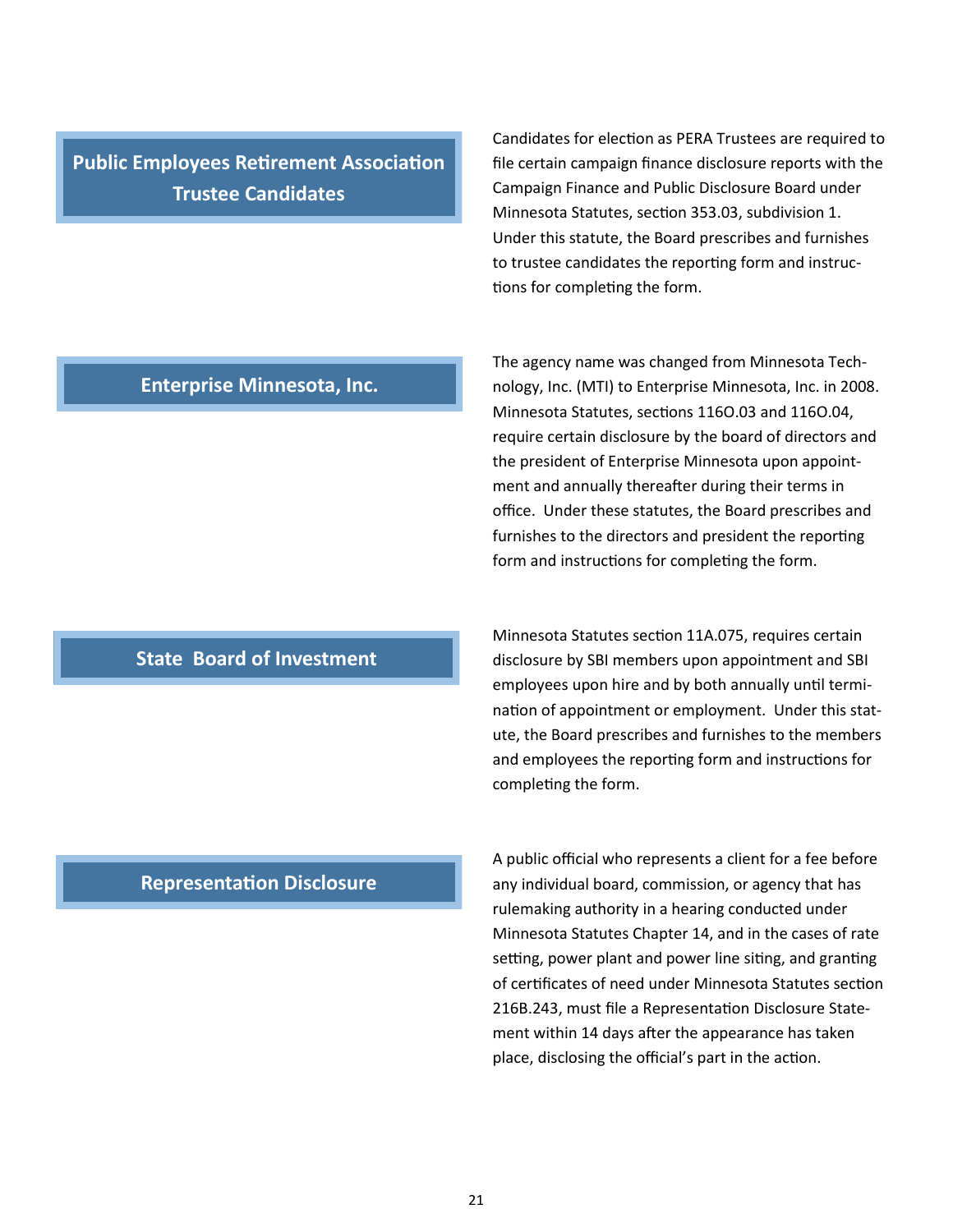#### **Local Pension Plans**

Members of a governing board of a covered pension plan and the chief administrative officer of the plan are required to file certain statements of economic interest with the governing board under Minnesota Statutes section 356A.06, subdivision 4.

The Office of the State Auditor prescribes the statement and instructions for completing the statement. The chief administrative officer of each covered pension plan must submit to the Campaign Finance and Public Disclosure Board a certified list of all pension board members who filed statements with the pension board no later than January 15th. Approximately 755 pension plans are required to file with the Board under this law. The Board does not have jurisdiction over enforcement of this certification requirement.

#### **Staff Duties**

#### **Executive Director**

The executive director facilitates achievement of the Board's goals and objectives, sets the agenda and prepares materials for Board and committee meetings, and directs all agency and staff operations. The executive director also drafts advisory opinions for Board consideration, serves as the Board's representative to the Legislature and the Executive Branch. The executive director is responsible to insure that the information technology resources of the agency are best used to support the Board's missions and goals. The executive director is responsible for the calculation of public subsidy payments made to candidates and political party units. Lastly, the executive director administers the preparation of the biennial budget.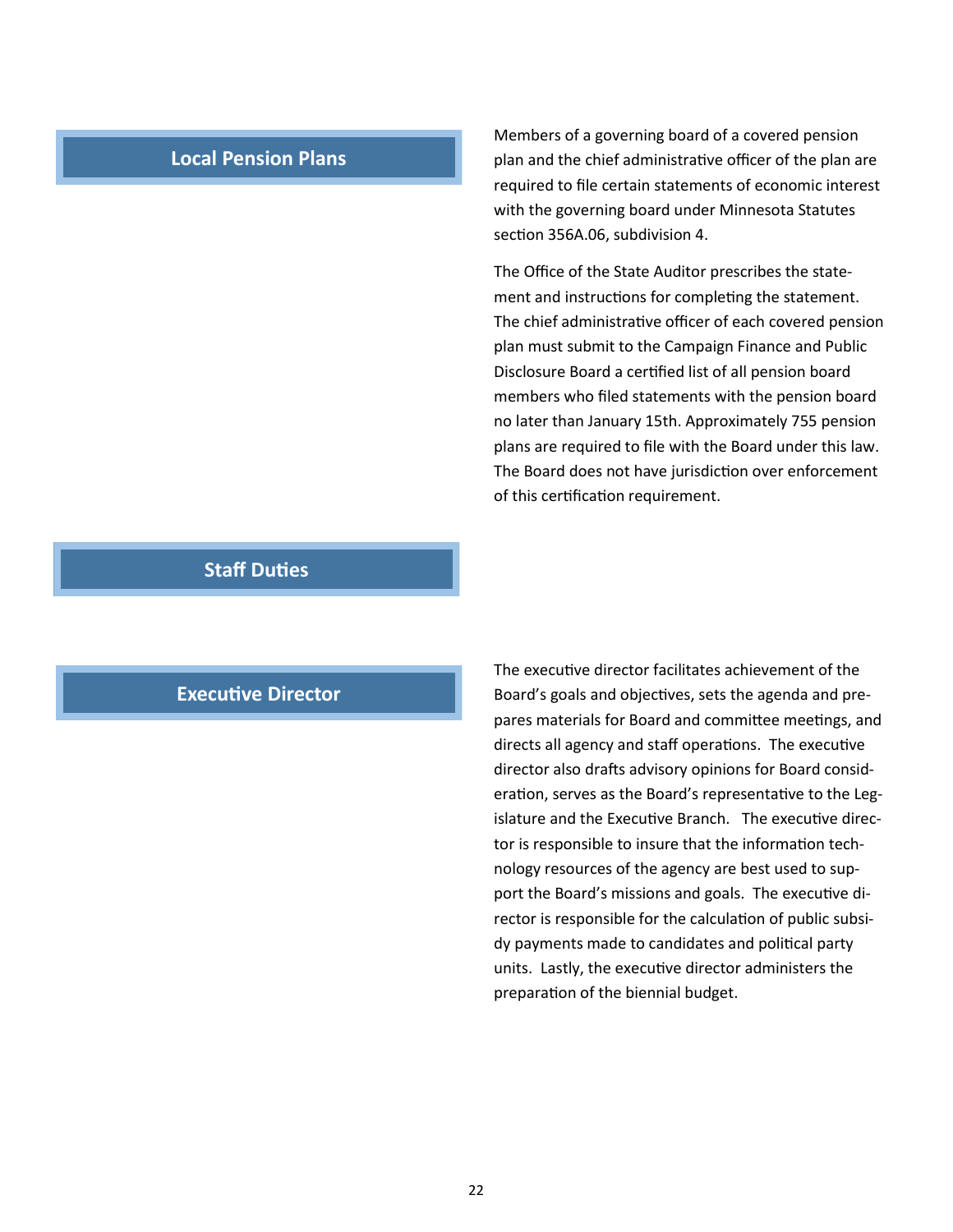#### **Assistant Executive Director**

#### **Legal Analyst—Management Analyst**

#### **Compliance Officer**

#### **Programs Administrator**

The assistant executive director serves as advisor to the executive director and assists in management of the operations for the agency. The assistant executive director conducts complex investigations and prepares drafts for Board consideration, reconciles and reports on the Board's financial systems, and supervises the agency's compliance programs. The assistant executive director prepares and conducts training classes for clients on campaign finance reporting requirements.

Two staff members hold this position. The legal analysts – management analysts perform legal analysis, make recommendations, and assist in agency administrative rulemaking, the conduct of Board investigations, and drafting findings and orders for Board consideration. These positions also serve as internal management consultants providing support and analysis to the executive director and assistant executive director.

The compliance officer provides for distribution, collection, data entry, and filing of campaign finance reports required by Chapter 10A. The compliance officer reviews the reconciliation of reported contributions, performs compliance checks on campaign finance reports filed with the Board, assists in the conduct of Board audits, monitors cases for Revenue Recapture and Minnesota Department of Revenue Collections Division, and prepares and submits reports to the Department of Finance regarding civil penalties. The compliance officer also provides compliance advice and guidance to Board staff and clients.

The programs administrator provides for distribution, collection, data entry, and filing of lobbyist disclosure required by Chapter 10A. The programs administrator collects, stores, and retrieves data for the preparation and analysis of summaries of documents filed with the Board. The programs administrator also provides database advice and guidance to Board staff and clients.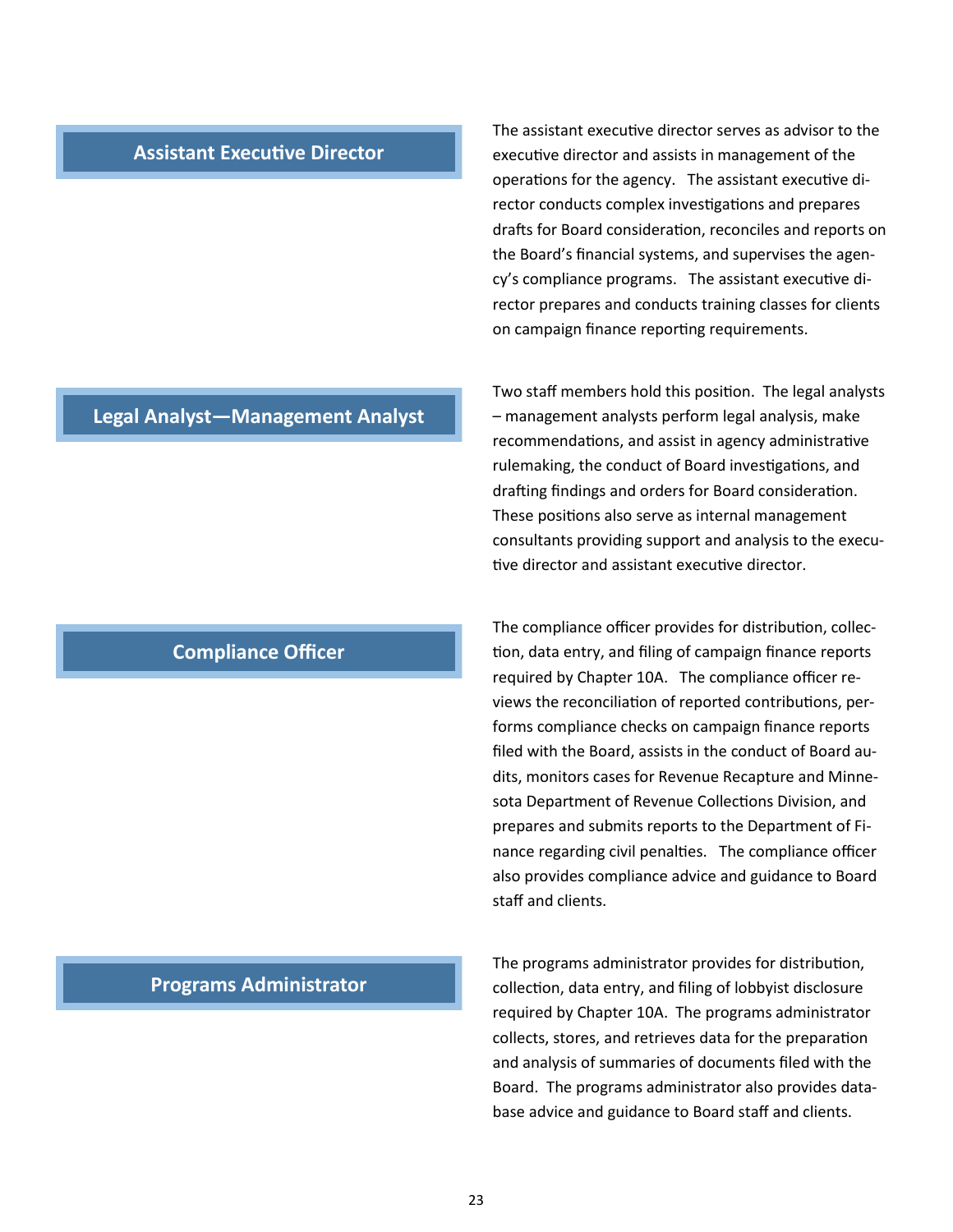#### **Programs and Education Analyst**

The programs and education analyst provides for distribution, collection, data entry, and filing of economic interest disclosure required by Chapter 10A. The programs and education analyst provides database advice and guidance to Board staff and clients and designs and maintains electronic training materials. The programs and education analyst also administers website content.

This information technology specialist develops, maintains, and manages complex database applications to support administration of all Board programs and activities. The position provides technical service, LAN administration, and training to Board staff. The position also develops, administers, and provides technical support for the Board's website and provides client training and support in the use of the Campaign Finance Reporter software.

This information technology specialist ensures that the technology resources of the Board support applicable business rules and statutory obligations. The position develops online applications for use by clients in reporting to the Board. The position also develops and administers applications for use by staff and in response to management requests. The position also supports multiple complex relational databases.

**Information Technology Specialist III Database Management**

**Information Technology Specialist III Application Development**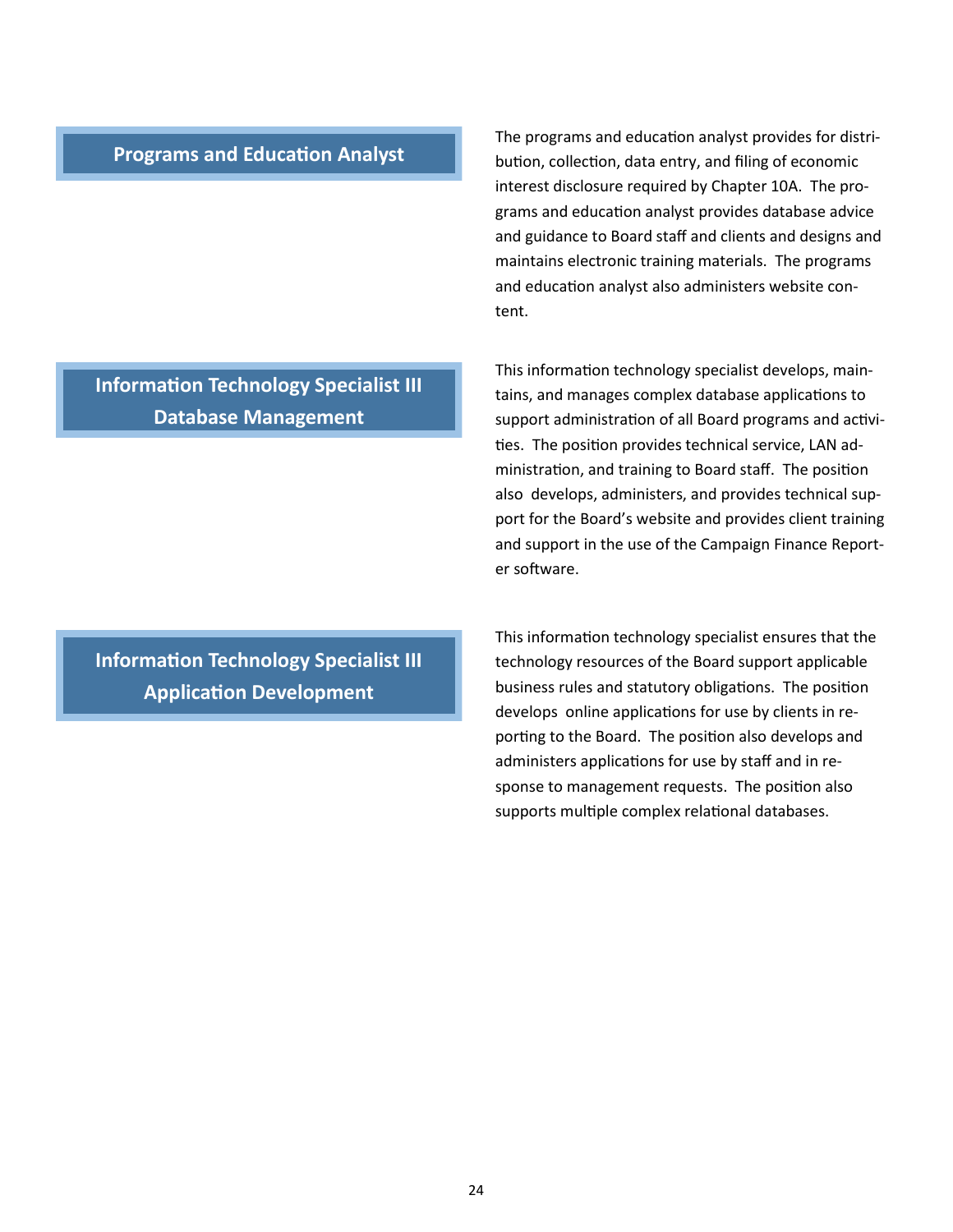#### **Staff Salaries FY 2019**

| <b>Position</b>                                  | <b>Staff Member</b>    | <b>FY 2019</b> |
|--------------------------------------------------|------------------------|----------------|
| <b>Executive Director</b>                        | Jeffrey Sigurdson      | \$115,258      |
| <b>Assistant Director</b>                        | Megan Engelhardt       | \$100,424      |
| <b>Legal - Management Analyst</b>                | Jodi Pope              | \$76,259       |
| Legal - Management Analyst (Started - 8/27/2018) | Andrew Olson           | \$51,356       |
| Investigator                                     | <b>Melissa Stevens</b> | \$53,163       |
| <b>Information Technology Specialist 3</b>       | Jon Peterson           | \$88,805       |
| <b>Information Technology Specialist 3</b>       | <b>Gary Bauer</b>      | \$76,583       |
| <b>Office and Administrative Specialist</b>      | Marcia Waller          | \$54,932       |
| <b>Program and Education Analyst</b>             | Kevin Lochner          | \$44,035       |
| <b>Total Salaries</b>                            |                        | \$660,815      |

#### **Board Financial Information FY 2019**

The Campaign Finance and Public Disclosure Board is funded by a direct appropriation from the Minnesota Legislature. The Board's operational appropriation for fiscal 2019 was \$1,046,000. Funds not expended in the first year of a biennium roll forward into the next fiscal year. Almost the entire amount available for carryforward to fiscal year 2019 is a result of salary savings for positions that were not filled immediately after a vacancy occurred in fiscal year 2018.

| <b>Income Summary</b>                | <b>FY 2019</b> |
|--------------------------------------|----------------|
| <b>Appropriation</b>                 | \$1,046,000    |
| Carry forward from fiscal year 2018  | \$141,722      |
| <b>Total</b>                         | \$1,187,722    |
|                                      |                |
| <b>Expenditure Summary</b>           |                |
| <b>Operating budget expenditures</b> | ( \$1,045,624) |
| Returned to state general fund       | \$142,098      |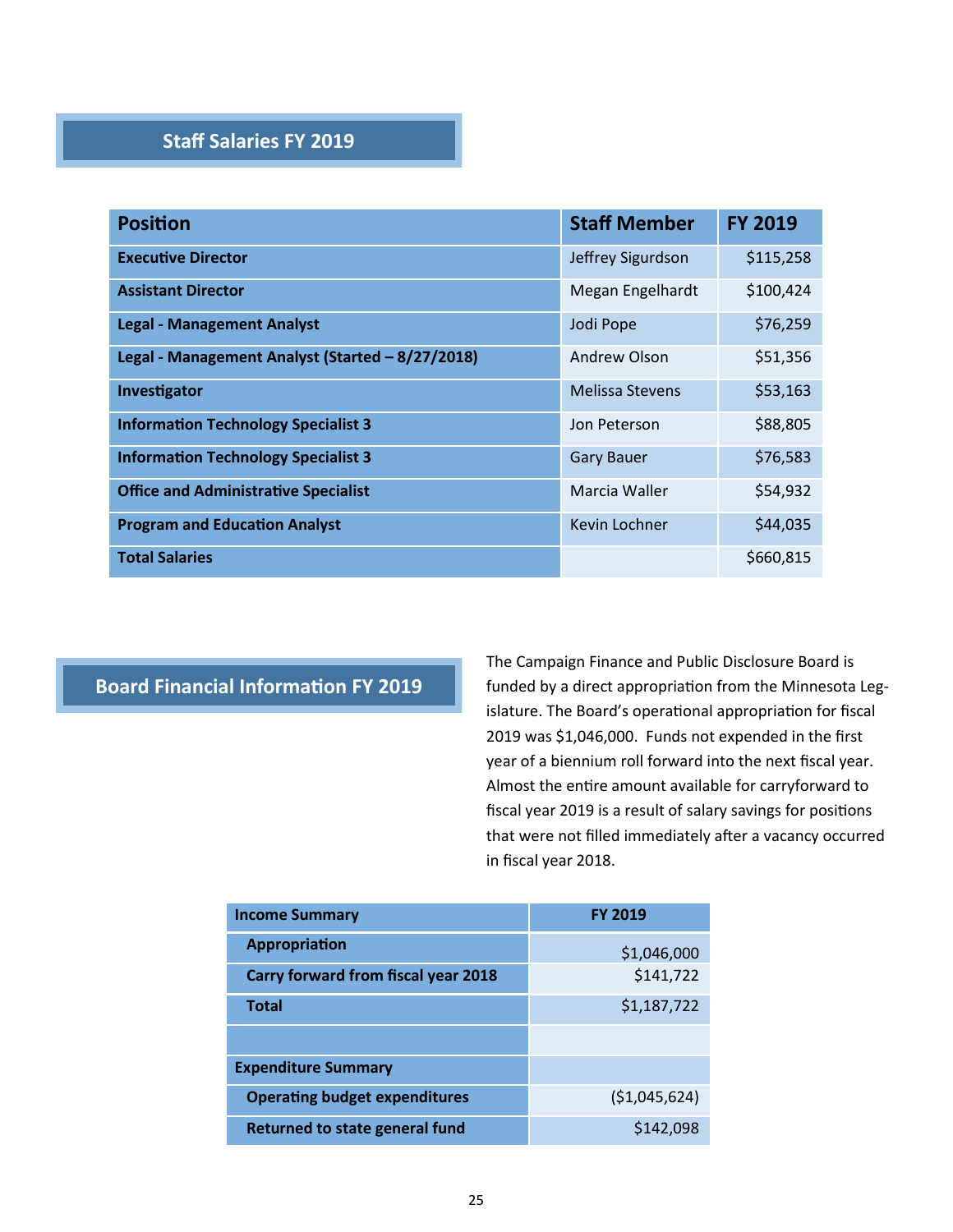### **Board Operating Budget—FY 2019**

| <b>Salary and Benefits</b>                           | <b>FY 2019</b> |
|------------------------------------------------------|----------------|
| <b>Full time staff (salary and fringe)</b>           | \$900,556      |
| <b>Full time staff overtime</b>                      | \$3,854        |
| <b>Per diem for Board Members</b>                    | \$4,184        |
| <b>SEGIP insurance</b>                               | \$861          |
| <b>Workers compensation insurance</b>                | \$383          |
| <b>Salary and Benefits Sub Total of Expenditures</b> | \$909,838      |

| <b>Operating Expenses</b>                          |           |
|----------------------------------------------------|-----------|
| <b>Office rent</b>                                 | \$41,960  |
| <b>Copier lease</b>                                | \$6,407   |
| <b>Postage</b>                                     | \$12,151  |
| <b>Printing</b>                                    | \$519     |
| <b>Travel</b>                                      | \$3,897   |
| <b>Staff development</b>                           | \$4,617   |
| <b>Supplies</b>                                    | \$8,533   |
| <b>MNIT services</b>                               | \$13,242  |
| Court reporter, subpoena, and court filing costs   | \$2,733   |
| <b>Equipment</b>                                   | \$28,561  |
| Computer systems development - software            | \$11,979  |
| <b>Other purchased services</b>                    | \$1,187   |
| <b>Operating Expense Sub Total of Expenditures</b> | \$135,787 |
|                                                    |           |

| <b>Board Operating Total Expenditures</b> | \$1,045,624 |
|-------------------------------------------|-------------|
|-------------------------------------------|-------------|